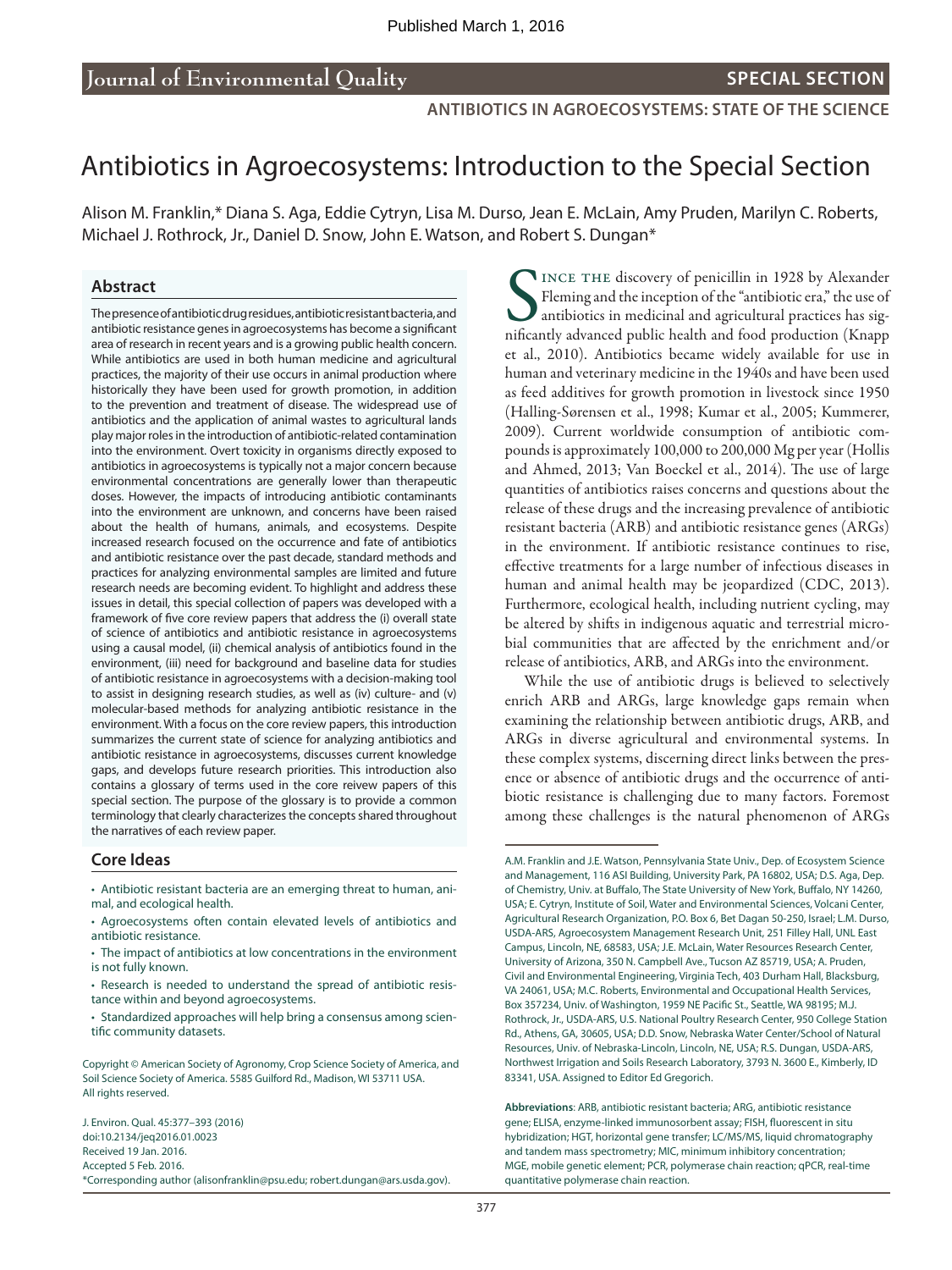being present within microorganisms due to intrinsic resistance. Bacteria can acquire resistance during horizontal gene transfer (HGT) of mobile genetic elements (MGEs) that contain not only ARGs but also other functional genes. The spread of resistance can occur quickly due to HGT and the rapid growth of microorganisms, both of which facilitate the passage of advantageous mutations and genetic elements (Normark and Normark, 2002). These uncertainties create a number of challenges related to determining the environmental fate, bioavailability, and effects of antibiotics, ARB, and ARGs in agroecosystems.

Recently, the World Health Organization released a special report (WHO, 2014) that suggests that antibiotic failure is already a global reality and that investigation of antibiotic drugs, ARB, and ARGs in the environment is a critical area for future research. Of special interest are those agroecosystems in which antibiotic use is nontherapeutic and mitigation efforts to prevent antibiotics, biologically active degradation compounds (i.e., metabolites), ARB, and ARGs from reaching the environment are limited or nonexistent. Unlike human biosolids and wastewaters that undergo treatment before land application, it is common for untreated animal waste to be applied to land. As a result, coordinated full-scale investigations concerning the impact of agroecosystems on the spread of antibiotic resistance in the wider environment are necessary to elucidate the potential influence of these systems on the development, movement, and survival or persistence of ARB and ARGs.

# **Critical Research Areas and Priorities**

Many hurdles exist in the identification and quantification of antibiotic drugs, metabolites, ARB, and ARGs in agroecosystems and in determining the specific human and agricultural practices that may be sources and/or facilitate the spread of antibiotics and antibiotic resistance. First, antibiotic use in humans and animals is not the only cause of enrichment of ARB and ARGs. Resistance can be an innate characteristic of certain bacterial species (Cox and Wright, 2013). For example, *Pseudomonas aeruginosa* has a high intrinsic resistance to numerous antibiotics without prior exposure to those compounds (Hancock and Speert, 2000). Moreover, many bacteria and fungi in the environment can produce compounds that are structurally similar to antibiotics and serve both communication and antagonistic functions (Linares et al., 2006). These low molecular weight compounds are sometimes produced at concentrations that are high enough to exert an effect similar to antibiotics, enriching ARB and ARGs in soil and water environments (Aminov, 2010). In these instances, the presence of antibiotics, ARB, and ARGs does not equate to an anthropogenic impact.

Because the study of anthropogenic sources of antibiotics and antibiotic resistance in the environment is relatively new, levels that existed before the extensive use of antibiotics in human medicine and agroecosystems are not well characterized. Defining the amount of antibiotics and ARB that would occur naturally in the environment is challenging (Durso et al., 2012). Environmental systems that have already been affected due to anthropogenic inputs of antibiotic-related contamination cannot be analyzed to determine what the levels were in the system before current or past antibiotic inputs. Furthermore, attempting to define and use pristine systems is difficult since environmental systems are extremely variable and heterogeneous, especially with regard to microbial community composition. Direct comparisons cannot be made easily between pristine environments and those affected by antibiotic resistance because land-use and past histories are not equivalent (Franklin and Mills, 2009); however, pristine environments allow us to see that ARB and ARGs exist naturally.

The ways in which antibiotics and antibiotic resistance are measured play an important role in our ability to make comparisons between published research studies. The types of antibiotic compounds, ARB, and/or ARGs that are analyzed need to be carefully considered and taken into account when drawing conclusions about how levels of antibiotics and antibiotic resistance within a particular environment may have changed as a result of agroecosystem practices (Levy, 2002). If the types and quantities of ARB and ARGs in an environment are being altered, then the impact on human, animal, and ecological health may be significant. Antibiotic compounds, ARB, and ARGs have the potential to move throughout an ecosystem or between ecosystems, and the possible effects on environmental health are intimately connected with the health of humans and animals, a concept known as "One Health" (Papadopoulos and Wilmer, 2011).

The majority of research and public concern about antibiotics and antibiotic resistance in the environment has centered on the potential risks to humans and animals that consume and utilize antibiotic drugs for the prevention and treatment of disease (Snary et al., 2004; Ashbolt et al., 2013). Even when antibiotics entering the environment are below clinically determined minimum inhibitory concentrations (MICs), research has shown that some antibiotics can lead to increased abundance of ARGs within susceptible organisms and shifts in microbial community structure (Liu et al., 2011). In particular, alterations in environmental microbial populations can have negative impacts on critical processes, especially in soil systems where microorganisms perform important biological transformations of carbon and nutrients (Ding and He, 2010), thereby affecting plant growth and ecosystem functions (Van der Heijden et al., 2008; Lau and Lennon, 2011; Wagg et al., 2011). Consequently, in addition to human and animal health, ecological health could be jeopardized by the release of antibiotics and development of antibiotic resistance in agroecosystems, and the health of ecosystems should be an additional area of future research.

# **Contents of the Special Section**

This special section contains five core review papers, 19 technical, review, and issues papers (Table 1), and a glossary of commonly used terms. The topics include the occurrence (Durso et al., 2016; McCall et al., 2016), detection (Wallace and Aga, 2016), dissemination (Hafner et al., 2016; Ruuskanen et al., 2016; Sura et al., 2016), fate (Amarakoon et al., 2016; Kulesza et al., 2016; Liu et al., 2016; Xu et al., 2016; Youngquist et al., 2016), plant uptake (Franklin et al., 2016; Kumar and Gupta, 2016), microbiology (Nordenholt et al., 2016; Roberts and Schwarz, 2016; Rothrock et al., 2016a; Whitehead and Cotta, 2016; Zwonitzer et al., 2016), and ecological risk (Subbiah et al., 2016) of antibiotics and/or antibiotic resistance in agroecosystems and surrounding natural areas. The antibiotic drugs, ARB, and ARGs discussed in this special section are predominantly associated with animal production but also include fruit and vegetable production, as well as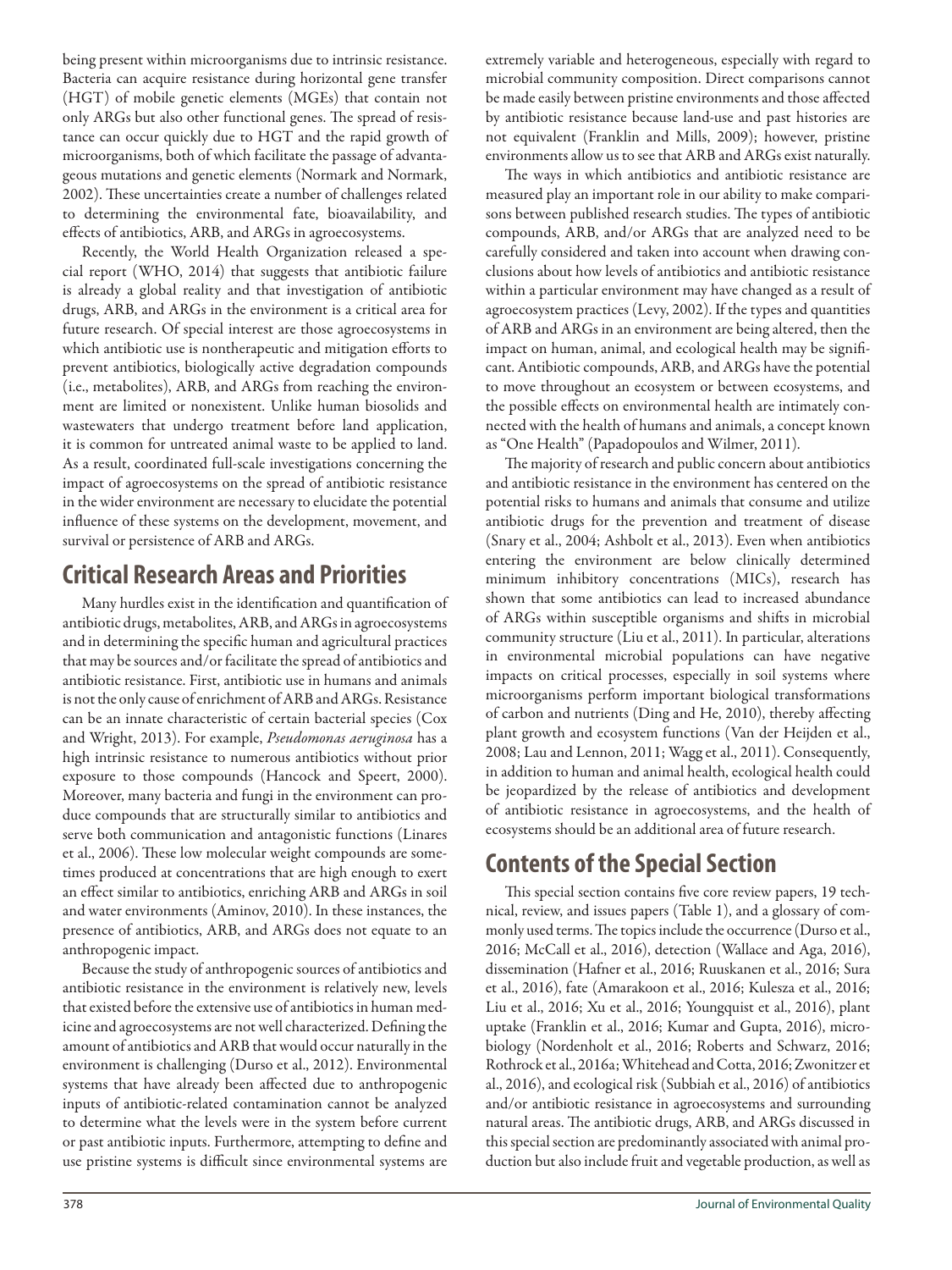those associated with the application of biosolids to agricultural lands. The core review papers, the main focus of this introduction, examine critical research priorities and directions including (i) causal model of antibiotics and antibiotic resistance pathways in agroecosystems (Williams-Nguyen et al., 2016), (ii) detection, measurement, and risk assessment of antibiotics (Aga et al., 2016), (iii) baseline and background levels of antibiotic resistance with a decision-making tool (Rothrock et al., 2016b), and (iv) culture- (McLain et al., 2016) and (v) molecular-based (Luby et al., 2016) methods of antibiotic resistance detection. These reviews provide a synthesis of available information on past and current research as well as current needs and ways of improving research strategies so that knowledge of antibiotics and antibiotic resistance in agroecosystems can be improved.

# **Summary of Core Review Papers**

### **Antibiotics and Antibiotic Resistance in Agroecosystems: State of the Science**

As noted by Williams-Nguyen et al. (2016), large quantities of antibiotics are routinely introduced to agroecosystems, yet

the pathways by which humans, animals, and all other biota may be exposed to antibiotics and antibiotic resistance are complex and poorly understood. The potential effects of environmental exposures on human, animal, and ecosystem health are unclear. In recent years, causal modeling diagrams have been used in an attempt to illustrate and visualize ordered relationships between factors in complex systems, typically as it relates to epidemiology. Causal modeling helps to minimize bias and makes assumptions explicit when assessing causal effects from data (Shrier and Platt, 2008; Joffe et al., 2012). To help illustrate pathways by which exposure to antibiotic drugs, ARB, and ARGs may occur and relate to expected effects, a causal model was proposed for agroecosystems (Williams-Nguyen et al., 2016). The causal model takes a One Health approach and describes the key interactions between antibiotics, ARB, and ARGs as well as their resulting interactions within the agroecosystem and on three specific endpoints: (i) human health, (ii) ecosystem function, and (iii) agricultural system productivity. This review evaluates the current state of understanding of these interactions using available literature so that key knowledge gaps can be identified.

|  |  | Table 1. List of papers in the special section Antibiotics in Agroecosystems: State of the Science. |
|--|--|-----------------------------------------------------------------------------------------------------|
|  |  |                                                                                                     |

| Reference                     | <b>Title</b>                                                                                                                                                     | Category      |
|-------------------------------|------------------------------------------------------------------------------------------------------------------------------------------------------------------|---------------|
| Williams-Nguyen et al. (2016) | Antibiotics and antibiotic resistance in agroecosystems: State of the science                                                                                    | Core review   |
| Aga et al. (2016)             | Challenges in the measurement of antibiotics and in evaluating their impacts in<br>agroecosystems: A critical review                                             | Core review   |
| Rothrock et al. (2016b)       | How should we be determining background and baseline antibiotic resistance levels in<br>agroecosystem research?                                                  | Core review   |
| McLain et al. (2016)          | Culture-based methods for detection of antibiotic resistance in agroecosystems:<br>Advantages, challenges, and gaps in Knowledge                                 | Core review   |
| Luby et al. (2016)            | Molecular methods for assessment of antibiotic resistance in agricultural ecosystems:<br>Prospects and challenges                                                | Core review   |
| Amarakoon et al. (2016)       | Dissipation of antimicrobials in feedlot manure compost after oral administration versus<br>fortification after excretion                                        | Technical     |
| Durso et al. (2016)           | Assessment of selected antibiotic resistances in ungrazed native Nebraska prairie soils                                                                          | Technical     |
| Franklin et al. (2016)        | Uptake of three antibiotics and an antiepileptic drug by wheat crops spray irrigated with<br>wastewater treatment plant effluent                                 | Technical     |
| Hafner et al. (2016)          | Evaluation of monensin transport to shallow groundwater after irrigation with dairy lagoon<br>water                                                              | Technical     |
| Kulesza et al. (2016)         | Manure injection affects the fate of pirlimycin in surface runoff and soil                                                                                       | Technical     |
| Kumar and Gupta (2016)        | A framework to predict uptake of trace organic compounds by plants                                                                                               | Technical     |
| Liu et al. (2016)             | Sorption of lincomycin by manure-derived biochars from water                                                                                                     | Technical     |
| McCall et al. (2016)          | Metagenomic comparison of antibiotic resistance genes associated with liquid and<br>dewatered biosolids                                                          | Technical     |
| Nordenholt et al. (2016)      | Veterinary antibiotic effects on atrazine degradation and soil microorganisms                                                                                    | Technical     |
| Roberts and Schwarz (2016)    | Tetracycline and phenicol resistance genes and mechanisms: Importance for agriculture, the<br>environment, and humans                                            | Review        |
| Rothrock et al. (2016a)       | Antibiotic resistance patterns of major zoonotic pathogens from all-natural, antibiotic-free,<br>pasture-raised broiler flocks in the southeastern United States | Technical     |
| Ruuskanen et al. (2016)       | Fertilizing with animal manure disseminates antibiotic resistance genes to the farm<br>environment                                                               | Technical     |
| Subbiah et al. (2016)         | Not all antibiotic use practices in food-animal agriculture afford the same risk                                                                                 | <b>Issues</b> |
| Sura et al. (2016)            | Transport of three antimicrobials in runoff from windrows of composting beef cattle manure                                                                       | Technical     |
| Wallace and Aga (2016)        | Enhancing extraction and detection of veterinary antibiotics in solid and liquid fractions of<br>manure                                                          | Technical     |
| Whitehead and Cotta (2016)    | Examination of the aerobic microflora of swine feces and stored swine manure                                                                                     | Technical     |
| Xu et al. (2016)              | Dissipation of antimicrobial resistance determinants in composted and stockpiled beef<br>cattle manure                                                           | Technical     |
| Youngquist et al. (2016)      | Fate of antibiotics and antibiotic resistance during digestion and composting: A review                                                                          | Review        |
| Zwonitzer et al. (2016)       | Quantifying attachment and antibiotic resistance of Escherichia coli from conventional and<br>organic swine manure                                               | Technical     |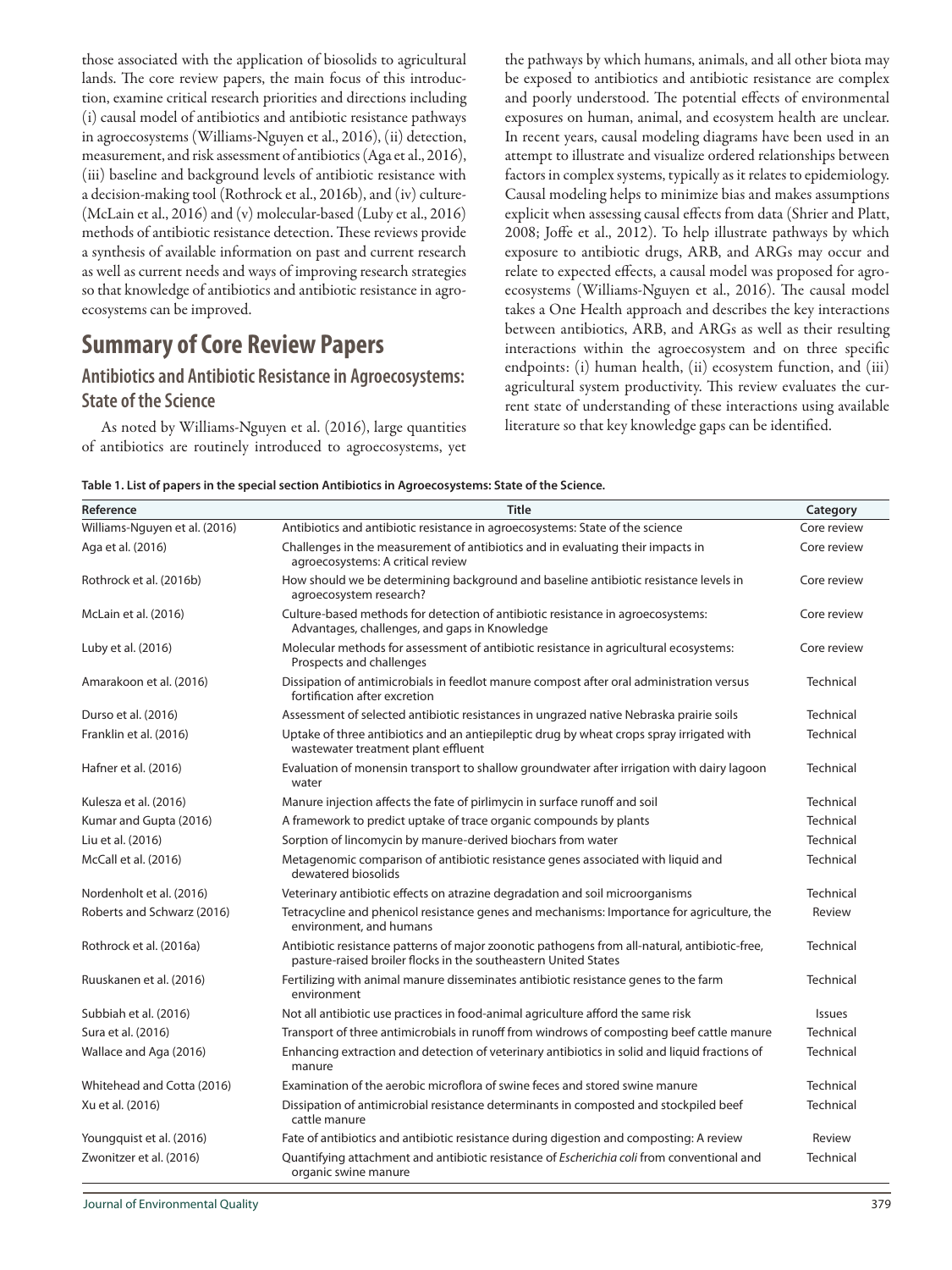Increased use of antibiotics globally, coupled with advancements in analytical technology, has resulted in more frequent detection of antibiotic compounds and, to a lesser extent, their metabolites, in a variety of agroecosystem compartments, including soil, water, sediment, and biota (Kolpin et al., 2002; Aga et al., 2005; Batt et al., 2006; Pruden et al., 2012; Zhang et al., 2013). Despite advances in detection methods, limited data are available on the occurrence and fate of antibiotics in agroecosystems, as well as their spatial and temporal distribution. Recently, predictive modeling has been proposed as an alternative to largescale and high-cost monitoring programs to assist in estimating expected concentrations of antibiotics at the landscape-scale (Boxall et al., 2014). These models rely on accurate antibiotic usage data as well as mechanistic knowledge of the metabolism, fate and transport, and landscape and hydrologic processes; however, usage data is not universally available, and data for a number of medically important antibiotic classes are lacking.

A number of pathways have been identified for the introduction of antibiotics into agroecosystems, and their effect on the abundance and proliferation of ARB and ARGs may depend on the specific pathway. Land application of manure solids and wastewater is a common route for antibiotics to enter the environment. Application of manure, with or without antibiotics, is a common practice and is known to increase both ARB and ARGs (Pruden et al., 2006; Zhou et al., 2010; Udikovic-Kolic et al., 2014), but available data are limited, with inconsistent results on both short- and long-term environmental impacts (Auerbach et al., 2007; Munir and Xagoraraki, 2011; Negreanu et al., 2012; McLain and Williams, 2014), highlighting the need for further research.

Although ARB and ARGs are present in manure, biosolids, and wastewater effluent, separating the effects of these compounds from preexisting resistance found in populations of native bacteria adds another level of complexity to modeling efforts. Separating resistance of the pristine soils from that induced by the release of ARB, ARGs, and trace levels of antibiotics would help confirm the relationship between antibiotic use with antibiotics and antibiotic resistance present in agroecosystems. Another confounding factor when investigating antibiotic resistance is the intrinsic relationship between ARB and ARGs and the risks associated with each. Antibiotic resistant bacteria pose a direct risk to the three-agroecosystem health endpoints based on the extensive studies of pathogenic bacteria. On the other hand, ARGs pose an indirect risk with impacts linked to HGT, yet little information is known about the transport and fate of extracellular DNA in the environment.

Currently, the health effects in humans who are exposed to low levels of antibiotics and ARB from environmental sources are unknown. For antibiotics, various pathways exist for human exposure, including ingestion of contaminated food and water and inhalation of contaminated dust particles. Antibiotic residues have been measured in food crops, water sources, and animal-based food products, but often at levels several orders of magnitude lower than the acceptable daily intake values in developed countries (Holmes et al., 2007). Although the effects of long-term chronic exposures to low levels of antibiotics in humans have yet to be investigated, data suggest that low levels of antibiotics may select for ARB and/or ARGs (Lin et al., 2014). Off-target effects of antibiotics have shown that at environmentally relevant concentrations, cyanobacterial species are affected (Guo et al., 2015). While studies have also shown a toxic response to antibiotics in invertebrates and fish, once again the concentrations at which adverse effects occur are orders of magnitude higher than what is typically considered as environmentally relevant.

Research investigating the impacts of antibiotics on ecosystem function primarily focuses on soil microorganisms. Microcosm studies have shown that antibiotics in the environment have the potential to alter the microbial biomass, affect community structure, and modify functional endpoints such as substrate-induced respiration, iron reduction, ammonification, N-mineralization, and nitrification (Schmitt et al., 2004; Hammesfahr et al., 2008; Gutiérrez et al., 2010; Kleineidam et al., 2010; Solis et al., 2011; Toth et al., 2011). These alterations in soil microbial function may in turn affect higher-level organisms and ecosystem processes. Little is known about the effects of ARB or ARGs on ecosystem function. Various hypotheses have been proposed for alterations in microbial diversity, function, and composition (Martinez, 2009), as well as effects on wildlife health (Gillings, 2014), but more evidence is necessary for their thorough evaluation.

While effects of single antibiotic compounds in agroecosystems have been selectively characterized, toxicological impacts of mixtures are not well understood. Limited research on antibiotic mixtures has shown that combinations of compounds can often result in synergistic, antagonistic and additive effects, depending on the compounds present (Yang et al., 2008; Liu et al., 2014). In addition, not only will mixtures of antibiotics be present, but so will their metabolites and other environmental toxins, such as metals, which have been shown to affect mixture toxicity and further enrich for ARB (Majewsky et al., 2014; Yu et al., 2015). Predicting the biological effects of these mixtures is challenging because changes in the composition of compounds can change mixture toxicity from synergistic to antagonistic due to alteration in relative contribution of each compound (Liu et al., 2014). Given the complex mixtures of contaminants found in agroecosystems, future environmental risk assessment of antibiotics must also evaluate the effects of these mixtures.

Finally, the expected link between the occurrence of ARB in the environment and agricultural systems has yet to be determined. The ARB from environmental sources are likely to spread to agricultural systems given the documented links between wildlife (e.g., birds) and common foodborne pathogens in agricultural products (Greig et al., 2015), indicating evidence of transfer to animals and crops within an agroecosystem.

### **Challenges in the Measurement of Antibiotics and in Evaluating Their Impacts in Agroecosystems**

Detection and measurement of antibiotic residues are essential for understanding their potential to adversely affect human health, ecosystem function, and agricultural systems, including animal health. While the importance of accurate measurements is clear, prioritizing which antibiotics to measure is difficult. The potential for an antibiotic to have adverse impacts in agroecosystems is directly related to its original use, in vivo, and its environmental persistence and inherent biological activity. Not only is the wide variety of antibiotic compounds of concern, but some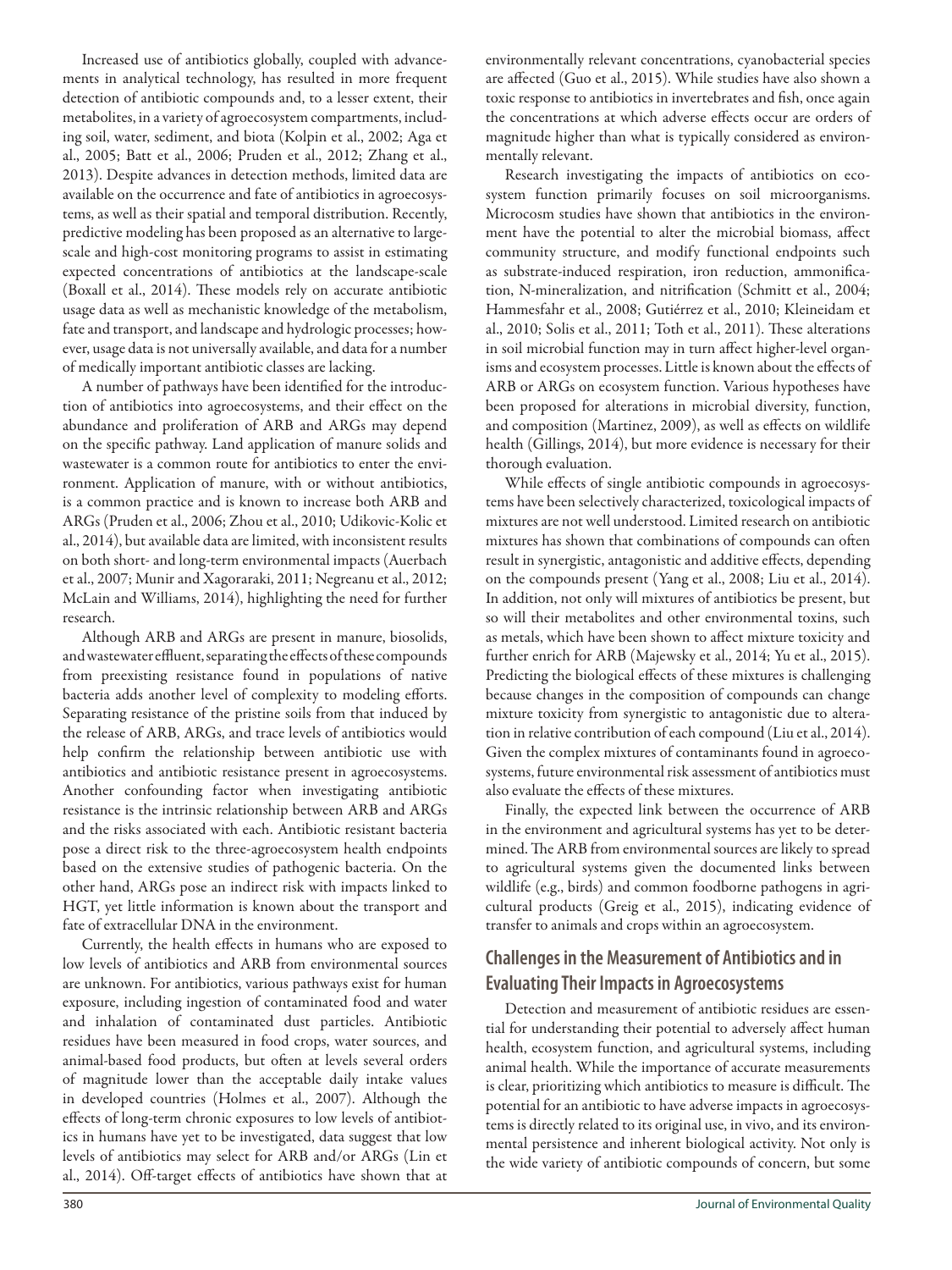of their transformation products and metabolites may also affect biological activity and therefore need to be considered when conducting environmental studies. Aga et al. (2016) examine the state of the science for detection, quantification, and risk assessment of antibiotics and their transformation products in the agroecosystem.

The concentration of antibiotics and their metabolites in different environmental compartments vary greatly, but residues have been detected up to levels of milligram per kilogram in animal manure for persistent compounds, such as tetracyclines and sulfonamides (Haller et al., 2002; Aga et al., 2005). Depending on environmental conditions, physicochemical characteristics, and routes of entry, environmental concentrations of the antibiotics and/or their metabolites typically decrease over time due to irreversible sorption to particulate matter, dispersion, and/or degradation. In most environmental compartments, the concentrations eventually fall below the limits of detection by most analytical methods (Homem and Santos, 2011). However, even subinhibitory and nonlethal concentrations of antibiotics and/or their metabolites have been shown to act as signaling molecules between microorganisms and may contribute to the evolution of antibiotic resistance (Aminov, 2010).

The development of sensitive analytical methods is needed to measure environmentally relevant concentrations of antibiotics in complex environmental samples. While instrumentation has improved greatly in recent years with detection limits in the picogram per gram or parts per trillion range, difficulties in separating antibiotics and their degradation products from complex matrices (e.g., soils, manures, and wastewaters) still limits the ability to accurately and reproducibly measure them (Wilga et al., 2008). An even greater challenge is the determination of the ecological implications and significance of the biologically available (bioavailable) fractions of antibiotics at their predicted environmental concentrations. The definition of *bioavailability* often varies considerably, mainly due to lack of standard methods to measure this fraction in the environment. In addition, bioavailability is dependent on the chemical analysis of extracted compounds, which in turn depends on the efficiencies of the extraction method. Unfortunately, absolute recovery of multiple residues from environmental matrices is typically not possible, and even with improved analytical techniques, the fraction recovered from soil or other matrices may not necessarily correspond with the fraction that plants or microbes are exposed to in the environment (Naidu, 2008).

Quantitative analysis often requires elaborate extraction and clean-up procedures to minimize interferences. The extraction and clean-up technique of choice for aqueous samples is solid phase extraction (SPE) because of improved selectivity, specificity and reproducibility, minimal organic solvent consumption, shorter sample preparation time, ease of operation, and the potential for automation (Poole, 2003). Preparation of solid and semisolid samples, such as manure or soil, is extremely challenging due to high concentrations of natural organic matter. Instrumental analysis using high performance liquid chromatography and tandem mass spectrometry (LC/MS/MS) has become the primary analytical tool for quantification of antibiotics. High-resolution instruments such as quadrupole time-of-flight and Orbitrap MS (Thermo Scientific) are best suited for identification of unknowns, whereas triple quadrupole provides high

selectivity for detecting antibiotics ( Johnson et al., 1990). Ion trap mass spectrometry can help identify transformation products, which is critical, as many transformation products retain antimicrobial properties (Diaz-Cruz and Barcelo, 2007).

Currently, standard methods do not exist for detection of antibiotics in environmental samples, although some laboratories have used some variation of USEPA Method 1694 (USEPA, 2007). Because methods are not yet standardized, well-described procedures, including details of validation, are necessary to help make comparisons between studies. In addition, methods and procedures for determining limits of detection vary between laboratories and have been the subject of environmental literature for decades (Keith et al., 1983). Without regulations to monitor the occurrence antibiotics in the environment, however, other means to stimulate development of standard analytical methods are needed.

Costs for quantifying antibiotics can be prohibitive in some instances, leading to the development of screening tools to quickly detect and measure antibiotics and to estimate bioavailability. Enzyme-linked immunosorbent assay (ELISA) is often used as a screening tool and a semiquantitative method for determining total analyte concentrations within a class of antibiotics (Aga et al., 2005). The value of this approach is that the ELISA has the ability to estimate bioavailability regardless of a compound's structure, while targeted analysis using LC/ MS/MS would not detect an unknown transformation product. Bioreporters, genetically engineered cells capable of producing detectable signals in the presence of a target compound, may also be a useful alternative to chemical analysis (Meighen, 1991). These tools have been used in aqueous and solid samples, and matrix effects are corrected using a control strain that constitutively produces bioluminescence. Bioreporters have already been developed for the detection of macrolides (Möhrle et al., 2007) and tetracyclines (Korpela et al., 1998).

Whereas numerous studies have examined the occurrence of antibiotics in manure, soil, water and other matrices, less work has focused on ecological effects and risk. To accurately assess risk, toxicity data on antibiotics, transformation products, and contaminant mixtures are essential, but currently lacking. Due to high costs of regional and national monitoring programs, predictive models have become necessary to evaluate exposure and ecological risks of antibiotics in agroecosystems. Various proposed models have been useful in representing toxicity data based on the type and concentration of contaminants (Loewe and Muischnek, 1926; Bliss, 1939; Gonzalez-Pleiter et al., 2013). Continued development of sensitive and robust analytical methods will permit improved measurement of bioavailable fractions of these compounds and improve risk analysis. Largescale efforts involving multiple agencies and university research groups would be valuable in attempting to unify information and approaches to improve fate and risk assessment of antibiotics in agroecosystems.

### **How Should We Be Determining Background and Baseline Antibiotic Resistance Levels in Agroecosystem Research?**

While research in isolated and pristine environments indicates that antibiotic resistance is an ancient phenomenon (Bhullar et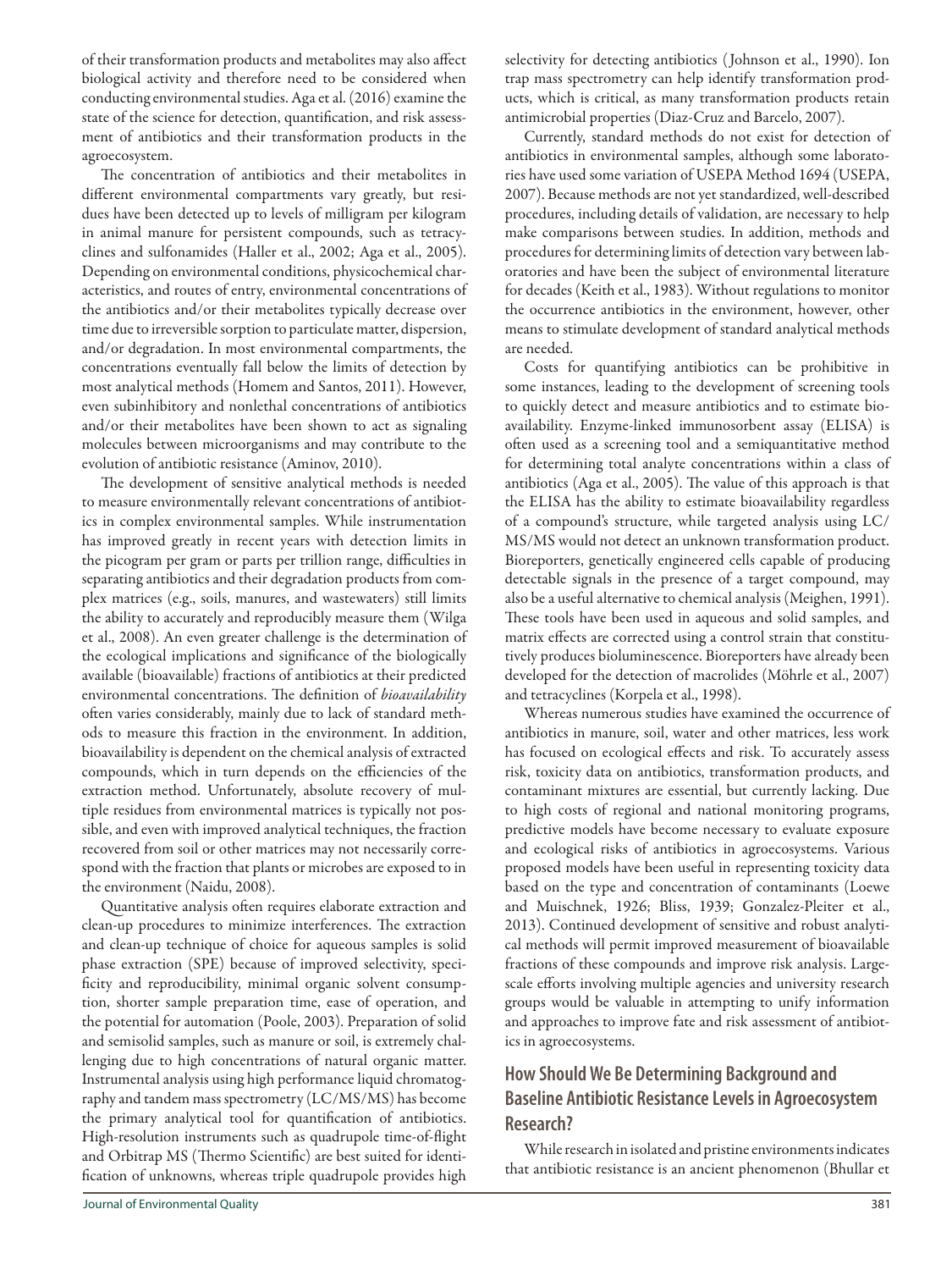al., 2012), the use of anthropogenic antibiotics also influences the presence of antibiotic compounds, ARB, and ARGs in an environment. Consequently, Rothrock et al. (2016b) emphasize that the determination of background and baseline levels of antibiotic resistance is crucial for an accurate assessment of the impacts of anthropogenic inputs in agroecosystems. Universally accepted definitions of background and baseline levels are not found in the literature; therefore, for this review article, *background* is defined as the concentration in an environment not influenced by local human activity, and *baseline* as the numerical average and/or range of antibiotic drugs, ARB, and/or ARGs levels present at the beginning of a study (Rothrock et al., 2016b). Without knowledge of background and/or baseline levels at the beginning of a study, it is difficult to draw conclusions regarding the impact of human activities in applied animal production systems (Durso and Cook, 2014). Normalization of antibiotic resistance found in agroecosystems against background and baseline levels will (i) allow evaluation of significant alterations in the occurrence of ARB and/or ARGs within a study, (ii) improve the ability to compare results between studies, and (iii) identify links between agricultural or environmental activities and treatments.

Research questions and experimental designs should be properly framed so that background and baselines levels are established and the data collected accurately assess impact. In addition, bacterial communities associated with antibiotic resistance need to be considered during the experimental design phase. Native ARB are those that are ubiquitous in the environment before any anthropogenic influences; selected ARB are the subset of the native community that are enriched in affected environments following the application of manure or wastewater or release of antibiotic compounds; and adapted ARB are the gastrointestinal tract–associated bacteria that enter the environment through manure application and are incorporated into the soil flora.

Animal manures are a major source of antibiotics, ARB, and ARGs that can potentially reach the environment. While animals being fed antibiotics appear to have increased levels of ARB and ARGs in their manure (Durso et al., 2012; Zhang et al., 2013), the effects of manure application in soil are less clear, with variable responses in ARB and ARG levels that do not directly correlate with animals receiving antibiotic treatments (Udikovic-Kolic et al., 2014). Likewise, ARB and ARGs are present in biosolids with HGT being demonstrated, yet data about biosolid application and the effects on ARB and ARGs in agroecosystems are contradictory (D'Costa et al., 2006; Brooks et al., 2007; Munir and Xagoraraki, 2011).

The degree to which the resistome in modern soils has been influenced by human antibiotic use since the beginning of the antibiotic era is not clear. While analyzing the resistomes of background soils would help gauge the impact of agroecosystems on antibiotic resistance, few studies have focused on background resistomes, and even fewer have included appropriate background soils when analyzing impacted agricultural soils. Based on research to date, soils appear to harbor distinct ARGs compared with human-associated microbial communities (Gibson et al., 2015), and the large diversity of ARGs in soil may favor preexisting genotypes rather than selecting for new ARGs (Udikovic-Kolic et al., 2014).

The release of antibiotics, ARB, and/or ARGs into surface and groundwaters is often associated with urban and agricultural sources that are widespread, which creates difficulty in acquiring background data (Chee-Sanford et al., 2009; Munir et al., 2011; Garder et al., 2014). However, waters downstream of point sources of antibiotic-related contamination (e.g., wastewater treatment plant, animal feedlot) have consistently contained elevated levels of ARGs compared with upstream (i.e., background) samples (Sapkota et al., 2007; Storteboom et al., 2010). Similar challenges in obtaining background and baseline data have been observed in other agroecosystems, including aquaculture (Schmidt et al., 2000; Sobecky and Hazen, 2009; McDaniel et al., 2010; Seyfried et al., 2010; Tamminen et al., 2011) and horticulture (Duffy et al., 2011; Walsh et al., 2011; Popowska et al., 2012). Given these inconsistent results and lack of background data, more information about antibiotic resistance in agroecosystems is necessary to understand the links between environmental, human, and animal systems.

Despite some knowledge gaps in surveillance programs, successful antibiotic resistance surveillance programs exist globally (DANMAP, 2014; NethMap, 2014; CDC, 2015; EUCAST, 2015; Public Health Agency of Canada, 2015). However, for datasets to be successfully correlated and compared, surveillance programs would need to use standardized testing methods for antibiotic resistance monitoring (Wray and Gnanou, 2000). While attempts have been made to prioritize which antibiotic drugs from human and animal medicine should be examined in antibiotic resistance research (Boxall et al., 2003; FDA, 2003; WHO, 2011), determining which drugs that may enter agroecosystems pose the greatest risk to human, animal, and/ or ecological health is difficult. Therefore, with the purpose of aiding scientists working in agroecosystem research, an antibiotic resistance decision-making tool (AR-DMT) was created to assist in selection of the most important and relevant antibiotics to evaluate given particular research goals/criteria, as well as to guide the experimental design process (Rothrock et al., 2016b). Antibiotics are rated using three main criteria: (i) use within agroecosystems, (ii) ranking within major scientific databases and surveillance programs, and (iii) target bacteria or ARB for treatment. In short, once the user has provided the data of interest, the tool will provide the rankings of all of the World Health Organization critically important antibiotics for those specific search criteria (allowing the user to further investigate the most appropriate class- or drug-specific ARG targets based on research design or goals).

Given the expansive diversity of antibiotic resistance–related targets, the agroecosystem antibiotic resistance research community is encouraged to begin a standardization of (i) definitions of background and baseline antibiotic resistance levels, (ii) assessments of within and between study normalization, and (iii) determination of the most appropriate antibiotic resistance– related targets in each agroecosystem. Adoption of these criteria when conducting antibiotic resistance–related research in agroecosystems would assist in accurately assessing the impacts of any treatment or management regime. In addition, the inclusion of these data in publications would unify the scientific literature, allowing for a broader and more accurate understanding of the direct and indirect effects that agriculture has on antibiotic resistance in the environment.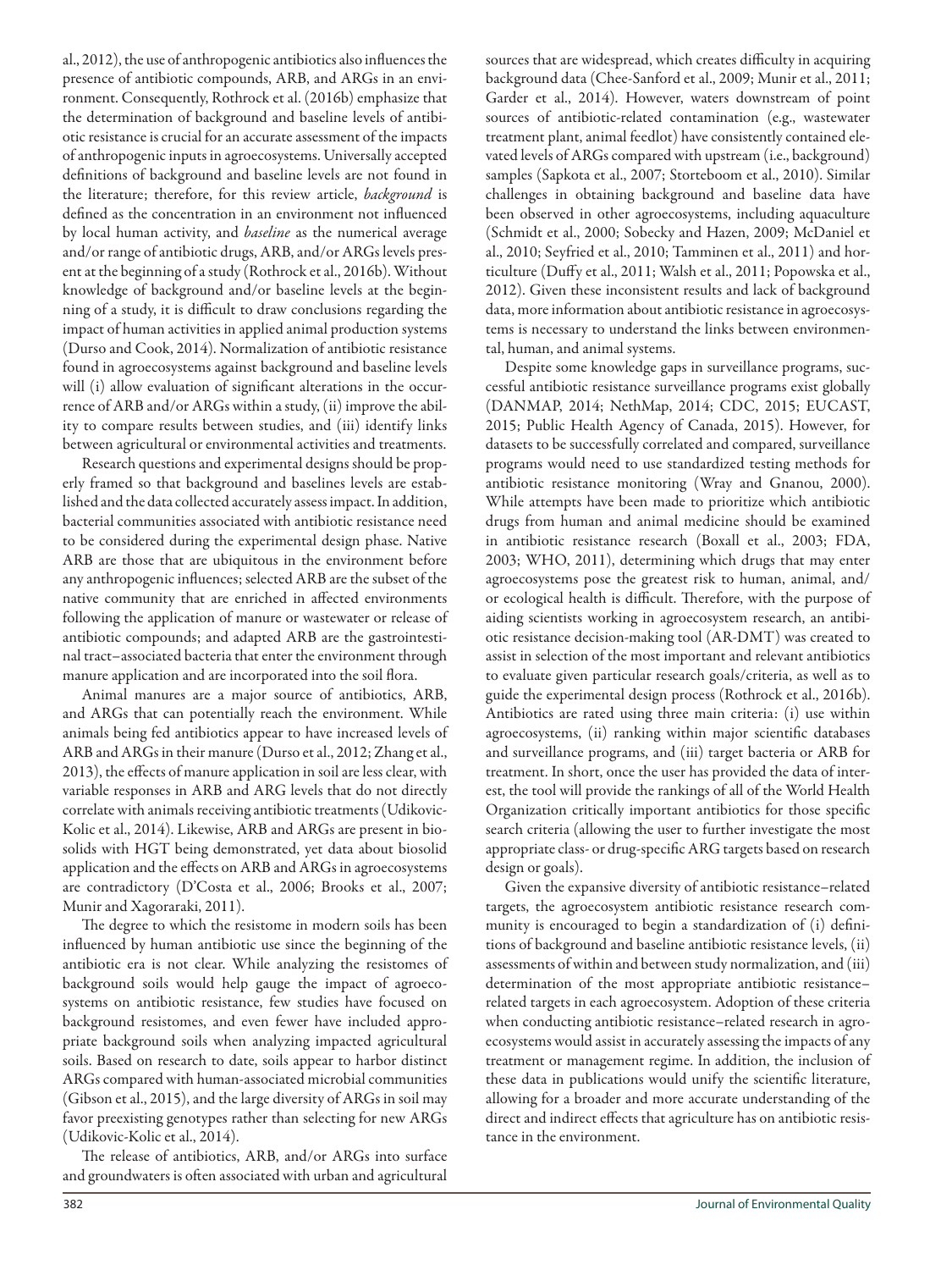### **Culture-based Methods for Detection of Antibiotic Resistance in Agroecosystems: Advantages, Challenges, and Gaps in Knowledge**

The review by McLain et al. (2016) addresses the current knowledge of culture-based techniques for the assessment of antibiotic resistance in agroecosystems, including the wide-range of methods, bacterial groups, and antibiotics commonly targeted for resistance studies, data interpretation, and confounding factors. Numerous culture-based methods exist for analyzing antibiotic resistance in environmental bacteria with target bacteria isolated on either general or selective media. While culture techniques are time consuming, they have distinct advantages, including direct identification and analysis of antibiotic resistance in individual bacterial isolates. Culture-based methods provide opportunities to link phenotypic and genotypic characteristics and assess ARG transfer potential, allowing for greater understanding of overall resistance patterns, as well as identification of multiple-antibiotic resistance within single organisms.

Standard clinical classification protocols exist that categorize a bacterial isolate as resistant, susceptible, or intermediate to an antibiotic based on the bacterium's growth at defined antibiotic concentrations, known as breakpoints (Silley, 2012). In clinical settings, these breakpoints, measured as MICs, are used to determine specific dosage formulations for antibiotic treatment. The MIC is the lowest concentration that will inhibit microbial growth following overnight incubation for rapidly grown bacteria (Andrews, 2001). These clinical breakpoint concentrations can alter over time and vary between the United States and Europe, with standards published by the Clinical and Laboratory Standards Institute (CLSI, 2015) and the European Committee on Antimicrobial Susceptibility Testing (EUCAST, 2015).

The microorganisms that are commonly targeted in culturebased studies to evaluate antibiotic resistance in agroecosystems are microbial groups that are clinically relevant and easy to culture. Frequently, these target microorganisms are also indicators of water quality. Generally, the most common microbes targeted for environmental analysis are *Escherichia coli, Enterococcus* spp., *Salmonella* spp., and *Staphylococcus* spp., and recent research has suggested the addition of *Aeromonas* spp., *Klebsiella pneumonia,* and *Pseudomonas aeruginosa* (Berendonk et al., 2015). *Salmonella* spp. account for 38% of foodborne illnesses in the United States (CDC, 2013). *Enterococcus* spp. and *E. coli* are currently used as water quality indicators by the USEPA (USEPA, 2012), and *Klebsiella pneumonia* has been suggested as a model organism based on its high persistence in the environment and animal guts (Tzouvelekis et al., 2012). The antibiotics selected for these studies are typically those used in agriculture, as well as those prescribed for human use. Other considerations for antibiotic selection include mechanism of action and the extent to which they are used for prophylaxis, growth promotion, or treatment of disease in animals.

Before antibiotic resistance testing, identification of bacterial isolates is essential. Once target organisms have been successfully isolated and identified, antibiotic resistance testing can be performed via three common methods: broth and agar dilution, agar disk diffusion, and E-tests. These three methods for the analysis of antibiotic resistance are well standardized and reproducible. The results for these culture-based techniques have

been found to be reliable and comparable in clinical settings. The choice of method predominantly depends on the scope of research, but other considerations include laboratory limitations and whether qualitative or quantitative results are desired (Baker et al., 1991; Joyce et al., 1992). While agar disk diffusion studies report numbers of isolates that are susceptible and resistant, broth microdilution methods are more quantitative and produce MIC<sub>50</sub> values that represent the concentration at which ≥50% of the isolates in a population are inhibited. Given the quantitative nature of this method, researchers are encouraged to not overemphasize MIC<sub>50</sub> values in small test populations (10–30 isolates), when a few strains with high MIC values may skew the MIC $_{50}$ . Questions remain, however, regarding how many isolates are necessary per sample and how many samples within an agroecosystem must be analyzed to produce a representative dataset for accurate analysis of antibiotic resistance (Persoons et al., 2011).

Culture-based methods have certain limitations, including inherent culture bias. Most of the bacterial species in soil and water are not able to be cultivated; therefore, culture-based approaches apply only to a small subset of the microbial species and do not provide the full spectrum of diversity present in environmental samples. When ARB are identified using both culture- and molecular-based techniques, the results have been found to be different (Garcia-Armisen et al., 2013). Another notable limitation is that culture methods do not identify bacteria that are in the viable but nonculturable state. This state has important implications with regard to antibiotic resistance, since bacteria become resistant to antibiotics, yet have the potential to eventually return to being metabolically active and pathogenic (Ehrlich et al., 2002). Another potential culture bias with regard to antibiotic resistance is the presence of persister cells that are dormant variants of regular cells and highly tolerant to antibiotics (Lewis, 2010).

Even with their limitations, culture-based methods are the basis of international surveillance efforts to monitor antibiotic resistance, and standardized molecular methods are presently not available to replace them. While direct polymerase chain reaction (PCR)-based and metagenomic techniques show great promise in helping to characterize ARG diversity and abundance in complex environments, these methods do not enable functional validation of identified resistance mechanisms and generally cannot correlate between bacterial phyla and specific ARGs. Multiple studies have compared the effectiveness of culture-based and phenotypic characterization with culture-independent methods that generally target specific antibiotic resistant genes instead of bacteria, but no single method or group of methods has been identified as providing more accurate results ( Jorgensen and Ferraro, 2009; Campbell et al., 2011; Nordmann et al., 2012). Future assessment of antibiotic resistance in the environment will depend on standardized methods and techniques that incorporate culture- and molecular-based procedures.

#### **Molecular Methods for Assessment of Antibiotic Resistance in Agricultural Ecosystems: Prospects and Challenges**

Luby et al. (2016) discuss existing molecular techniques for identifying and tracking antibiotic resistance in agricultural ecosystems. Molecular methods offer the distinct advantage of providing direct information about the extractable pool of DNA,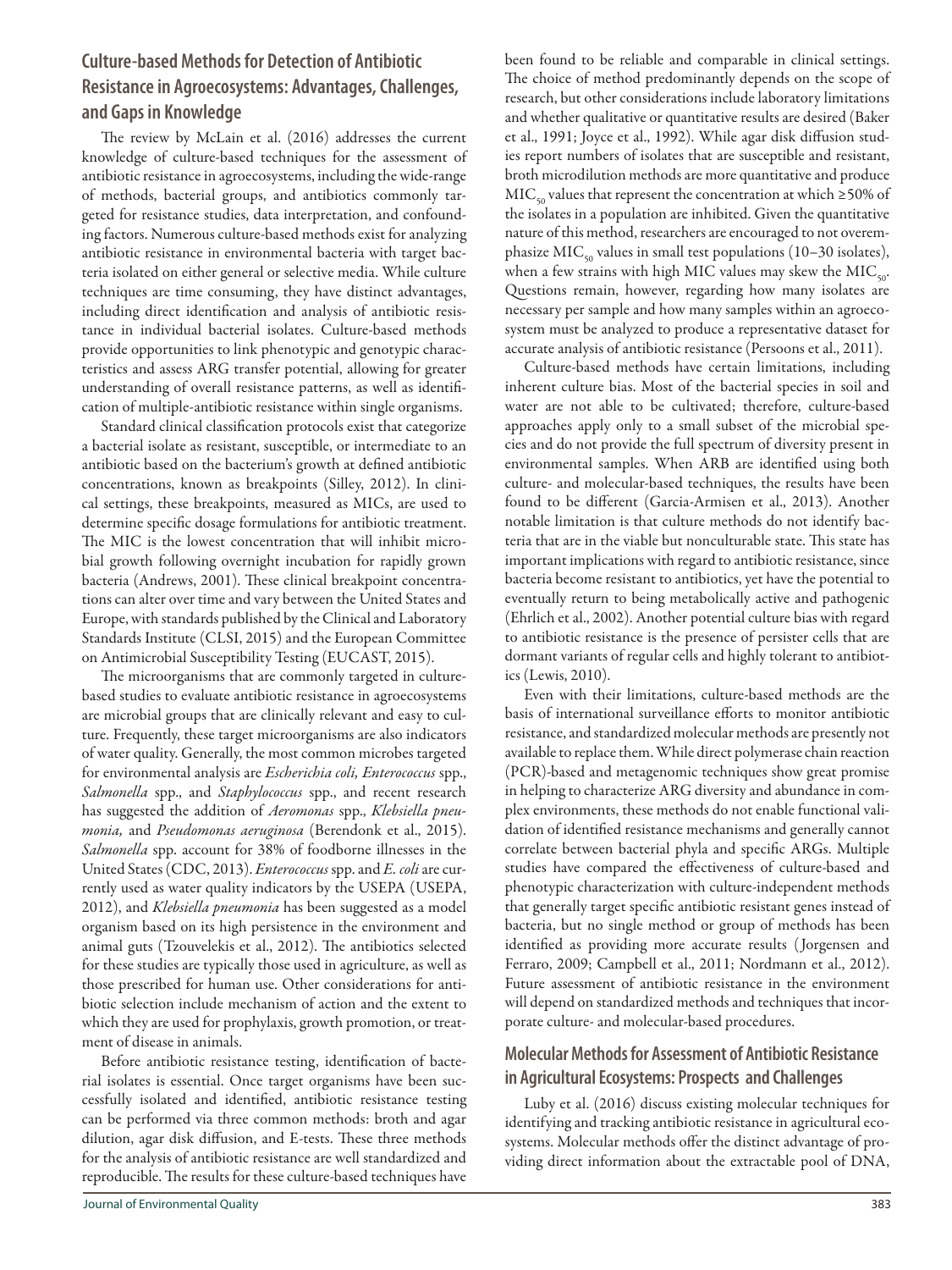RNA, and/or proteins within a sample. The isolated DNA, RNA, or protein(s) can be sequenced and directly compared against publicly available databases. Utilization of molecular methods also helps to avoid biases associated with culture-based methods. For the analysis of antibiotic resistance in agroecosystems, molecular methods offer a means of tracking the fate of various antibiotic resistance indicators in and between systems. Utilization of molecular methods as a measure of antibiotic resistance analysis does require certain knowledge, including familiarity with common molecular techniques, properly framed research questions based on specific molecular targets, and awareness of advantages and disadvantages of various methods for the correct interpretation of data.

Antibiotic resistant genes are the most common molecular targets of interest when assessing antibiotic resistance in environmental samples. These genes encode various functions that allow bacteria to survive and grow in the presence of antibiotic concentrations that are inhibitory to susceptible cells. Following the extraction of DNA from a sample, ARGs are normally identified by PCR-based methods and, more recently, by metagenomic techniques. However, the identification of an ARG in a sample only indicates the potential for resistance since the gene may not be expressed, may be in a nonfunctional form (mutated or incomplete), or may be present in a dead cell or as extracellular DNA.

Other common targets for antibiotic resistance analysis include RNA and proteins, which can be targeted to specifically track expression of antibiotic resistance mechanisms. However, RNA- and protein-based methods are challenging techniques, and, as a result, DNA-based methods are generally preferred for tracking ARGs. Horizontal gene transfer allows bacteria to share ARGs through MGEs, such as plasmids, integrons, and transposons. Several studies have incorporated the analysis of markers associated with MGEs when analyzing ARGs in soil and manure (Nandi et al., 2004; Binh et al., 2008; Popowska et al., 2012; Klümper et al., 2015), which provides a line of evidence that gene transfer may be a factor in the proliferation of ARGs.

Traditional PCR is one of the most popular methods of detecting known ARGs in environmental samples since it is highly sensitive, provides relatively rapid results in 2 to 3 h, and produces direct information about the DNA sequence of interest. Polymerase chain reaction is an enzyme-dependent reaction that utilizes highly specific primers that recognize sections of a target gene and amplify it. However, challenges and limitations exist for applying PCR to samples from agroecosystems. One of the most significant challenges is that PCR is dependent on the extraction of DNA, which should be optimized for the matrix of interest to capture clean DNA from as many different kinds of bacteria as possible and applied consistently across samples intended for comparison. When working with environmental samples, sequencing a subset of the PCR products obtained during analysis is advisable to verify that PCR is amplifying the intended product.

Real-time quantitative PCR (qPCR) provides the same benefits as PCR, while yielding additional information about the copy number (or abundance) of a particular ARG. For qPCR, use of a probe that fluoresces when bound to the target DNA or dyes, like SYBR Green (Thermo Fisher Scientific), that bind to double-stranded DNA allows detection of the amplification of target DNA during the PCR reaction. As a quantitative method, determination and reporting of limits of quantification are critical. In addition, normalization to 16S rRNA genes is believed to aid in accounting for minor variations in extraction efficiency as well as providing information about the proportion of total bacteria carrying ARGs in the sample (Pruden et al., 2006; Knapp et al., 2010; Heuer et al., 2011). Quantification of ARGs with qPCR methods has been successfully conducted on samples from diverse agroecosystems, including swine lagoons (Koike et al., 2007), groundwater (Koike et al., 2007), river sediments (Pei et al., 2006), and manure and soil (Heuer and Smalla, 2007). The development of qPCR arrays is a promising way to analyze multiple targets; however, it may be best used as a screening tool since the limit of detection is higher than traditional qPCR. One major drawback of PCR-based methods is that sequences for the genes of interest must be known and selected ahead of time, which may bias the results and overlook key genetic elements associated with antibiotic resistance.

Horizontal gene transfer is a key process to characterize since it is the means by which antibiotic resistance actually spreads among bacteria. Documentation of HGT occurrence and potential can occur through PCR-based analysis of specific marker genes associated with MGEs (Nandi et al., 2004), retrospective genome or metagenome analysis (Nesme et al., 2014; Nesme and Simonet, 2015), and direct assays of transfer including conjugation, transduction, and transformation (Coque et al., 2008; Musovic et al., 2010; Seitz and Blokesch, 2013). Direct assays are useful for determining mechanisms of action, host ranges, and transfer rates of ARGs on mobile elements as well as identifying whether ARGs are functional. However, these analyses require that the recipient cells be culturable, which limits their application, especially in agroecosystem research. The use of a reporter gene, such as green fluorescent protein, could reduce the need for culturing and selection steps while still confirming that the genes of interest are actually being expressed under the conditions of the study (Klümper et al., 2015).

The development of next-generation DNA sequencing methods has led to a new era of molecular characterization of environmental ecosystems. These technologies circumvent the need for PCR and provide a broad snapshot of the ARGs, MGEs, virulence genes, and various other functional genes in the samples of interest. Application of metagenomic approaches to agroecosystems has revealed a wide range of ARGs and MGEs (Kristiansson et al., 2011; Bengtsson-Palme et al., 2014). It also provides broad contextual information beyond identification of ARGs and other targets of interest. Identification of HGT elements can provide information about how ARGs may pass from one environment to another (Nesme and Simonet, 2015). Identification of genes of interest from metagenomic datasets is facilitated by publicly available databases and tools; however, numerous challenges are associated with data analysis, and further development of approaches and consensus in the scientific community for standardized analysis would be beneficial.

Combining molecular- and culture-based methods presents some advantages and can assist in linking genotype with phenotype. However, most culture-based assays require a great deal of time and only recover a small subset of the total bacterial community. A summary of the major pros and cons associated with using molecular- and culture-based methods is found in Table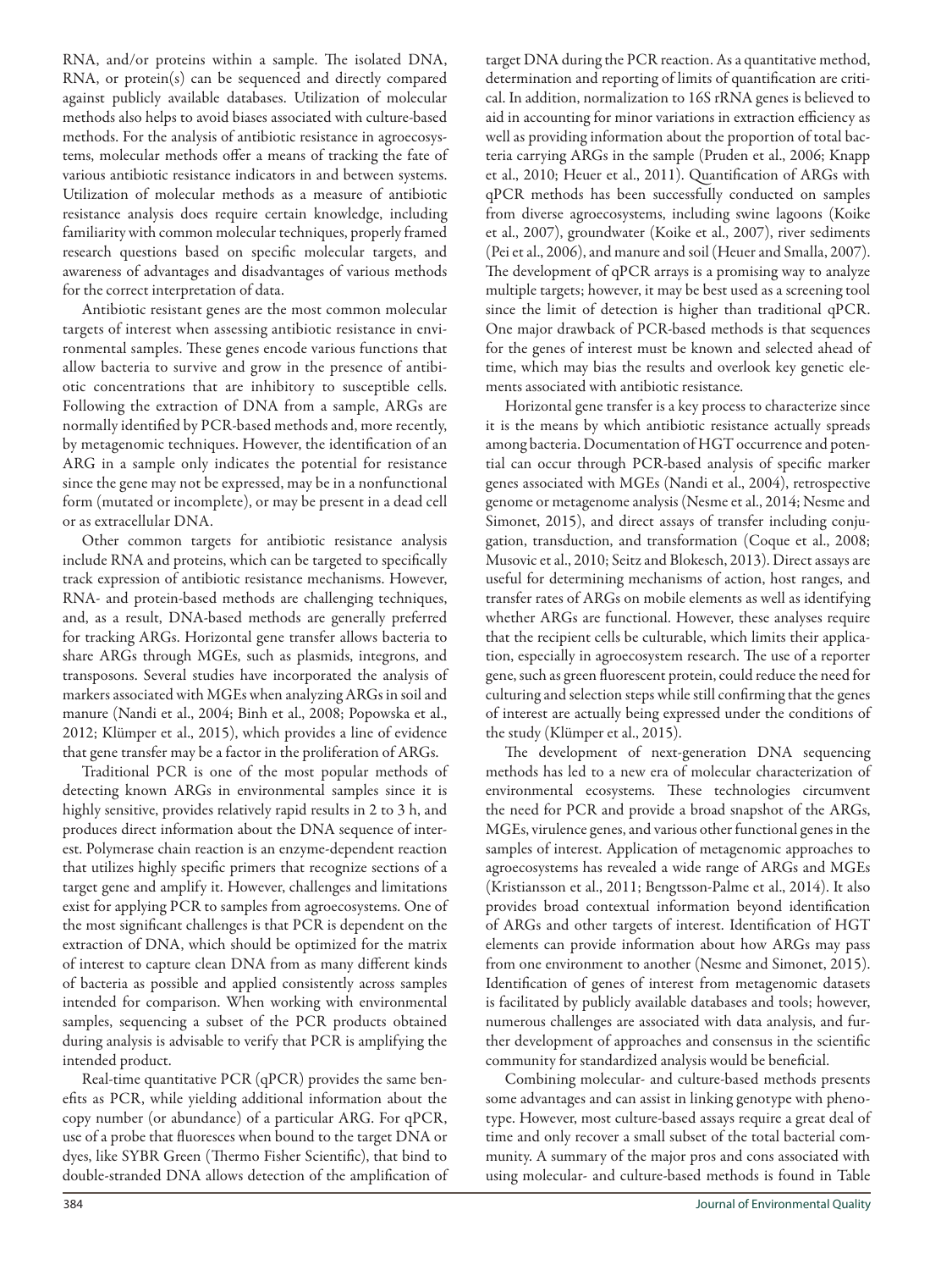2. Recent work has focused on expanding molecular-based techniques into single, rapid assays that would provide information about antibiotic resistance phenotypes. These molecular phenotype methods include membrane hybridization ( Jindal et al., 2006) and fluorescent in situ hybridization (FISH) methods (Zhou et al., 2009) and have been applied to manure and soil samples. While membrane hybridization scales up more easily, FISH has the capability of identifying resistant microorganisms when used in combination with phylogenetic probes (Zhou et al., 2009).

Regardless of the method or combination of methods selected, experimental design is paramount and must be carefully planned to address the research question(s) of interest. Antibiotic resistance in agroecosystems is multifaceted not only because of the diverse environments within these systems but also because of the complexity of the origins of antibiotic resistance. A successful research design involves (i) inclusion of appropriate controls and accounting for background and/or baseline antibiotic resistance, (ii) obtaining representative samples and statistical resolution in systems that may be spatially heterogeneous and temporally variable, (iii) accurately capturing the factors that may play critical roles in the field (e.g., application of manure, temperature, precipitation), (iv) garnering insight into ARG hosts and viability, and (v) combining methods to support multiple lines of evidence to support conclusions.

## **Knowledge Gaps and Future Research Directions**

Currently, the pathways that allow antibiotic compounds, ARB, and ARGs to move through the environment are not fully understood. The causal model presented by Williams-Nguyen et al. (2016) helps identify the environmental sectors or reservoirs where these antibiotic contaminants may be found and outlines the main pathways by which they may move through agroecosystems. Yet this information is not complete, and additional research is necessary to fully elucidate current reservoirs and pathways of antibiotic-related contaminants in the environment, while also identifying those that are not known. The need for risk assessment of antibiotics and antibiotic resistance in the environment is also critical but hindered by the lack of knowledge about the quantities and types of antibiotic drugs, ARB, and ARGs that are present and where within the agroecosystem they are located. Lastly, although selection of targets is normally driven by human and animal health, ecological health should be another consideration.

Well-developed standard methods for accurate analysis of antibiotics, ARB, and ARGs from environmental samples are rare. While methods have been developed for analysis of antibiotics and antibiotic resistance in clinical settings, these methods cannot readily be applied in environmental settings. The matrices found in agroecosystems are complex and routinely contain compounds that interfere with subsequent analysis. Because standard methods have not been developed for antibiotic research in the environment, most laboratories must develop their own methods. This severely limits the ability to make comparisons between samples analyzed in different laboratories and hinders risk assessment analysis. The development of standard methods for the detection and quantification of antibiotics, ARB, and ARGs in agroecosystems is a critical research need.

Surveillance programs for monitoring antibiotics and antibiotic resistance in the environment are lacking to date. The development and implementation of these types of programs at local, national and international levels would provide long term, comprehensive information about how and where antibiotics and antibiotic resistance are affecting agroecosystems. These programs would provide information about the overall impacts within agroecosystems to assist in determining areas that require additional research focus. Surveillance data would also assist in identifying environmental reservoirs of antibiotics, ARB, and ARGs; routes that allow these contaminants into and out of agroecosystems; and pathways that pose potential health risks to humans, animals, and other biota by allowing contact with contaminants.

| <b>Culture techniques</b>                                                                                                                                |                                                                                                          |  |  |  |
|----------------------------------------------------------------------------------------------------------------------------------------------------------|----------------------------------------------------------------------------------------------------------|--|--|--|
| Pros                                                                                                                                                     | Cons                                                                                                     |  |  |  |
| • Direct identification and analysis of antibiotic resistance in individual<br>isolates                                                                  | • Time consuming; results can take days                                                                  |  |  |  |
| • Opportunity to link results with phenotypic and genotypic<br>characteristics                                                                           | • There is an inherent cultivation bias; easily cultivated microbes are<br>generally targeted most often |  |  |  |
| • Ability to assess antibiotic resistance gene transfer potential                                                                                        | . Not all microogansims are culturable; cannot identify bacteria that are<br>viable but nonculturable    |  |  |  |
| • Do not require complex instrumentation and can be performed at a<br>relatively low cost                                                                |                                                                                                          |  |  |  |
| • Can be used to determine clinical breakpoint concentrations                                                                                            |                                                                                                          |  |  |  |
| <b>Molecular techniques</b>                                                                                                                              |                                                                                                          |  |  |  |
| Pros                                                                                                                                                     | Cons                                                                                                     |  |  |  |
| • Direct detection of target nucleic acid without cultivation                                                                                            | • Entire DNA pool cannot be extracted from environmental samples                                         |  |  |  |
| • High specificity and sensitivity                                                                                                                       | . Inability to distinguish between nonviable and viable microorganisms<br>and extracellular DNA          |  |  |  |
| • Results obtained from traditional polymerase chain reaction (PCR) and<br>real-time quantitative polymerase chain reaction (qPCR) within a few<br>hours | • Detection of antibiotic resistance gene only indicates a potential for<br>resistance                   |  |  |  |
| • Next-generation sequencing circumvents need for PCR and provides a<br>broader snapshot of genes                                                        | . While useful for determining gene expression, it is difficult to analyze<br>RNA and proteins           |  |  |  |

**Table 2. Pros and cons associated with the use of culture- and molecular-based methods to evaluate antibiotic resistance is agroecosystems.**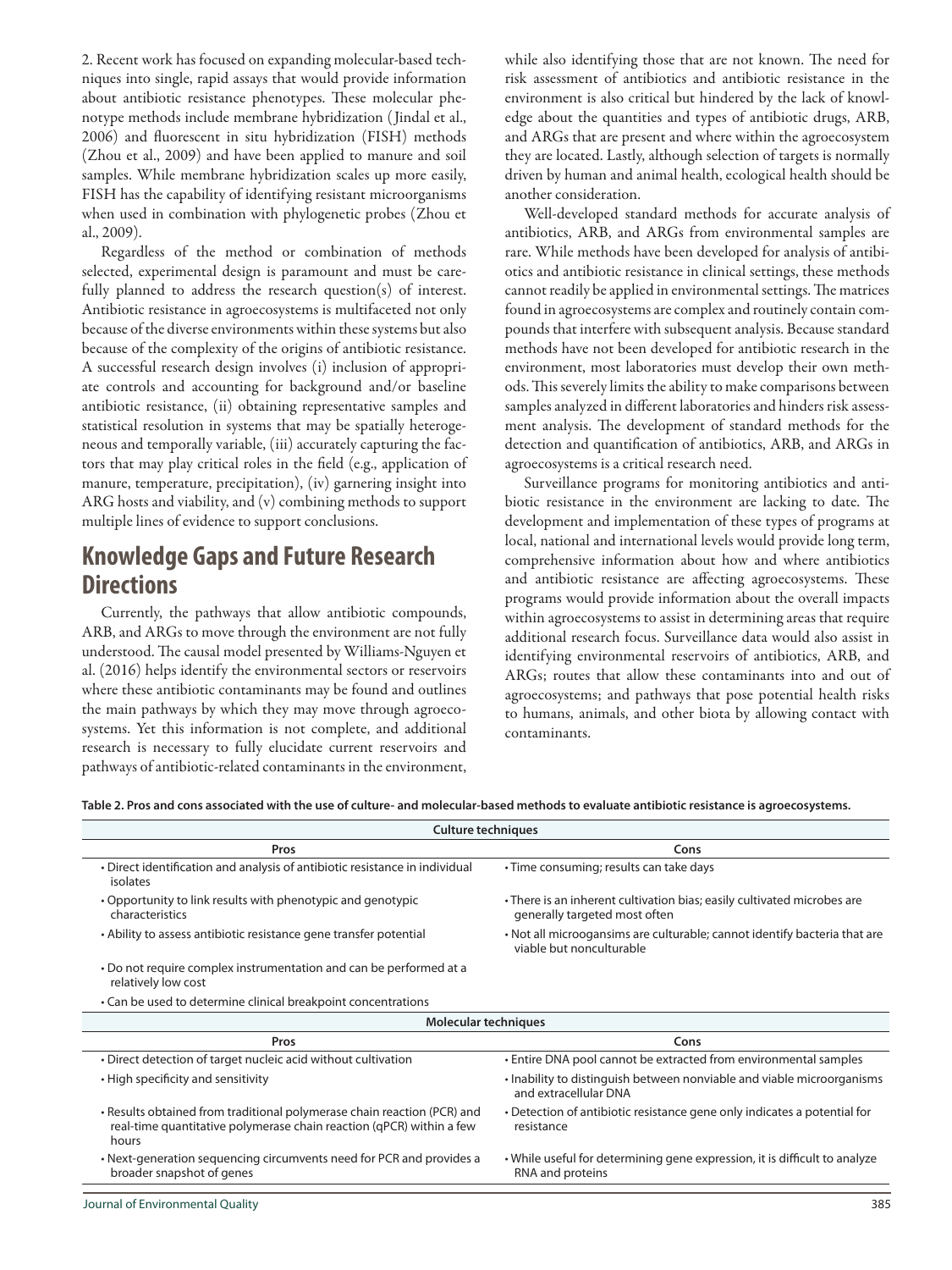## **Conclusions**

The analysis of antibiotics and antibiotic resistance in agroecosystems is an important area of research that requires a One Health approach to fully understand the health implications of antibiotic drugs, ARB, and ARGs in the environment. Since the use of antibiotics is not diminishing and incidences of antibiotic resistance are on the rise in human and animal populations, a greater understanding of the transport and fate of antibiotics, ARB, and ARGs in the environment is critical to determine the possible risks and impacts on human, animal, and ecological health. While food production systems and biosolid applications are recognized as significant input sources of antibiotic-related contaminants, the direct and indirect impacts in agroecosystems are not known. Development of standard methods and practices among the scientific community is necessary for accurate identification and quantification of antibiotics, ARB, and ARGs in soil, water, manure and other environmental matrices. Additional focus on standard research methods and practices is a critical first step in obtaining the reliable data necessary to provide a comprehensive evaluation of antibiotics and antibiotic resistance in agroecosystems and begin to determine the potential risks to human, animal, and ecological health.

### **Glossary**

The accurate analysis and discussion of antibiotic resistance in agroecosystems requires a precise and standardized vocabulary, in addition to the use of adequate experimental controls. Many terms used when describing antibiotic resistance research have meanings that vary across disciplines or do not have clearly established definitions. For example, the terms *antimicrobial* and *antibiotic* are often used interchangeably; however, in this review, *antimicrobial* is defined as a natural, semisynthetic or synthetic chemical that kills or inhibits the growth of microorganisms, and *antibiotics* are described as the subset of antibacterial compounds that target bacteria (Fig. 1).

Absolute recovery. The ratio of the instrument response (e.g., area) of the analyte spiked into the sample before extraction to the response of the analyte spiked in a pure solvent (standard solution), defined at a particular concentration. This can be expressed in percentage by multiplying the ratio by 100. Absolute recovery does not take into account any matrix suppression or enhancement in the detection system.

Acquired resistance. Antibiotic or antimicrobial resistance coded by genes obtained by transformation, transduction, or conjugation. The term *acquired resistance* is typically used in contrast to *intrinsic* or *inherent resistance*, in that the organism exhibiting acquired resistance was previously susceptible to an antibiotic or antimicrobial.

Agroecosystem. Region of agricultural production functionally defined as an ecosystem: land or water areas used for agricultural purposes (poultry houses, feedlots, aquaculture, crop production fields and pastures, greenhouses, and adjacent areas including surface water, soil, and groundwater). Includes living and nonliving components and agricultural inputs and outputs such as feed, manure, fertilizers, and biosolids.

Antibacterial. Any natural, semisynthetic, or synthetic compound that results in bacterial cell death or inhibition of bacterial growth. Disinfectants and antiseptics with antibacterial activity are considered antibacterial, as are ionophores (see Fig. 1).

Antibiotic. A chemical used to treat infectious bacterial diseases in humans, animals, or plants that results in bacterial cell death or inhibition of bacterial growth. This includes natural, semisynthetic, and synthetic compounds. Antibiotics are a subset of antibacterials (see Fig. 1).

Antibiotic class. A group of chemically related antibiotics having a similar mode of action on susceptible bacteria.

Antibiotic resistance. The ability of a microorganism to survive and/or grow in the presence of an antibiotic at a concentration that would normally prevent its growth or reproduction.

Antibiotic resistance gene (ARG). A gene conferring resistance to one or more antibiotics or different antibiotic classes. Genes involved in the transfer or expression



**Fig. 1. Concept diagram of antimicrobial chemicals, which may be natural, semisynthetic, or synthetic and are used to kill or inhibit the growth of microorganisms. Antibiotics, a subset of antibacterials, are a type of antimicrobial used in the treatment and prevention of bacterial infections.**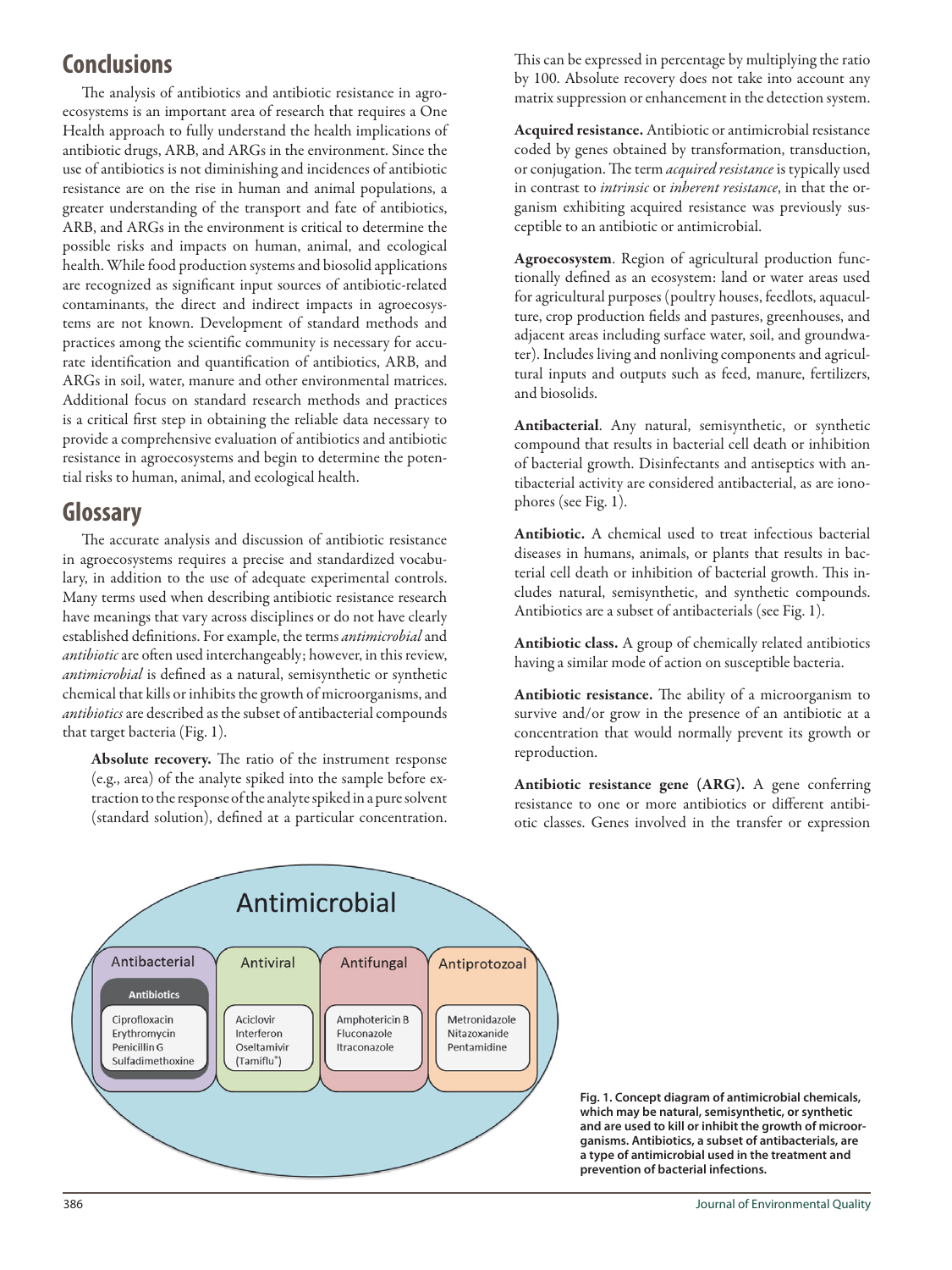of resistance genes are not included in this definition since they are considered mobile genetic elements, not ARGs.

Antibiotic resistant bacteria (ARB). Bacteria able to grow in the presence of an antibiotic at a particular concentration. The specific concentration is either determined empirically by clinical standards that correlate phenotypic isolate measurements with treatment failure, or epidemiologically by determining the concentration of the target drug that inhibits the growth of the majority of strains in a species.

Antibiotic resistant determinant (ARD). An older term that is equivalent to ARG. It is generally no longer used and has been replaced by the term *antibiotic resistance gene* (ARG).

Antimicrobial. Any chemical compound (natural or synthetic) that inhibits growth or kills microorganisms. Antimicrobials include antibacterial, antiviral, antiprotozoal, and antifungal compounds. Disinfectants, antiseptics, and ionophores are also considered antimicrobial agents. This is a general term for agents used against all microbes, not just bacteria (see Fig. 1).

Antimicrobial resistance. The ability of a microorganism to grow and survive the toxic effects of exposure to an antimicrobial agent.

Background. The concentration of antimicrobial drugs, antibiotic resistant bacteria, or antibiotic resistance genes that would exist without a local anthropogenic source or stressor being present. Background can be represented by a range rather than an absolute value.

Baseline. Concentration of antibiotic drug, resistant bacteria, or resistance genes representing the present state of the sampled environment and used to provide information against which any changes can be measured.

Broad host range plasmid (BHP). A plasmid that can be transferred and maintained in phylogenetically diverse bacteria, which represent multiple genera.

Clinical Laboratory Standards Institute (CLSI). A USbased not-for-profit organization established with the objective of developing clinical and laboratory practices and promoting their use worldwide. Among other things, the CLSI develops MIC (see below) guidelines for specific antibiotics against various human-associated commensals and pathogens.

Clonal. In reference to bacteria, this term refers to bacterial cells arising via the process of binary fission from a single source and are assumed to be more closely related to each other than isolates from other clones.

Colony-forming unit (CFU). A unit used to evaluate the number of viable bacteria or fungal cells in a sample. The process of calculating colony forming units includes serial dilutions of the sample, plating on agar medium, and counting the resulting colonies. The intention is to separate cells, so that each individual cell grows into a bacterial colony.

However, since the potential exists for two or more cells to stick to each other, land in the same place on the agar, and result in only a single colony instead of more, it is customary to refer to the plate counts in terms of number of colonies, not number of cells.

Concentrated animal feeding operation (CAFO). Regulated animal agriculture enterprise that utilizes highdensity livestock production requiring feed delivery to the animals, as opposed to grazing, where designation is given on the basis of the number of animal units (e.g., 1000 or more cattle in the United States) or in the collection and discharge of livestock waste.

Conjugation. Cell-to-cell mediated gene transfer of a mobilizable genetic element, plasmid, or transposon. It requires that a live donor and live recipient have physical contact with each other and be actively growing.

Epidemiological cutoff value (ECOFF). The normal distribution of MIC breakpoints (see below) in a given bacterial species.

European Committee on Antimicrobial Susceptibility Testing (EUCAST). A standing European committee aimed at developing MIC breakpoints (see below) for selected antibiotics toward specific bacteria. Can be considered the European counterpart of the Clinical Laboratory Standards Institute.

Extraction recovery. The ratio of the instrument response (e.g., area) of the analyte spiked into the sample before extraction to the response of the analyte spiked in a sample after extraction (sample matrix), defined at a particular concentration. This can be expressed in percentage by multiplying the ratio by 100. Extraction efficiency accounts for matrix suppression or enhancement in the detection system because the analyte response is relative to the signal of the spiked standard in the sample matrix.

Feed additive. A food supplement for livestock production, including vitamins, amino acids, fatty acids, minerals, steroid hormones, and antimicrobials.

Horizontal gene transfer (HGT). Transfer of genes and/ or mobile elements between bacteria in a manner other than traditional meiosis. The three most studied mechanisms of HGT in bacteria are conjugation, transformation, and transduction, although other mechanisms exist. *Lateral gene transfer* is occasionally used as a synonym.

Integrons. A mobile genetic element found on bacterial chromosomes and/or plasmids composed of an integraseencoding gene and an integration site where gene cassettes can be inserted via site-specific recombination. Integrons often harbor antibiotic resistance genes. They can collect multiple gene cassettes and are therefore often associated with multidrug resistance. Not unique to prokaryotes.

Internal standard. A known amount of compound that is added to samples, blanks, and calibration solutions that has a very similar structure and behavior with the analyte, yet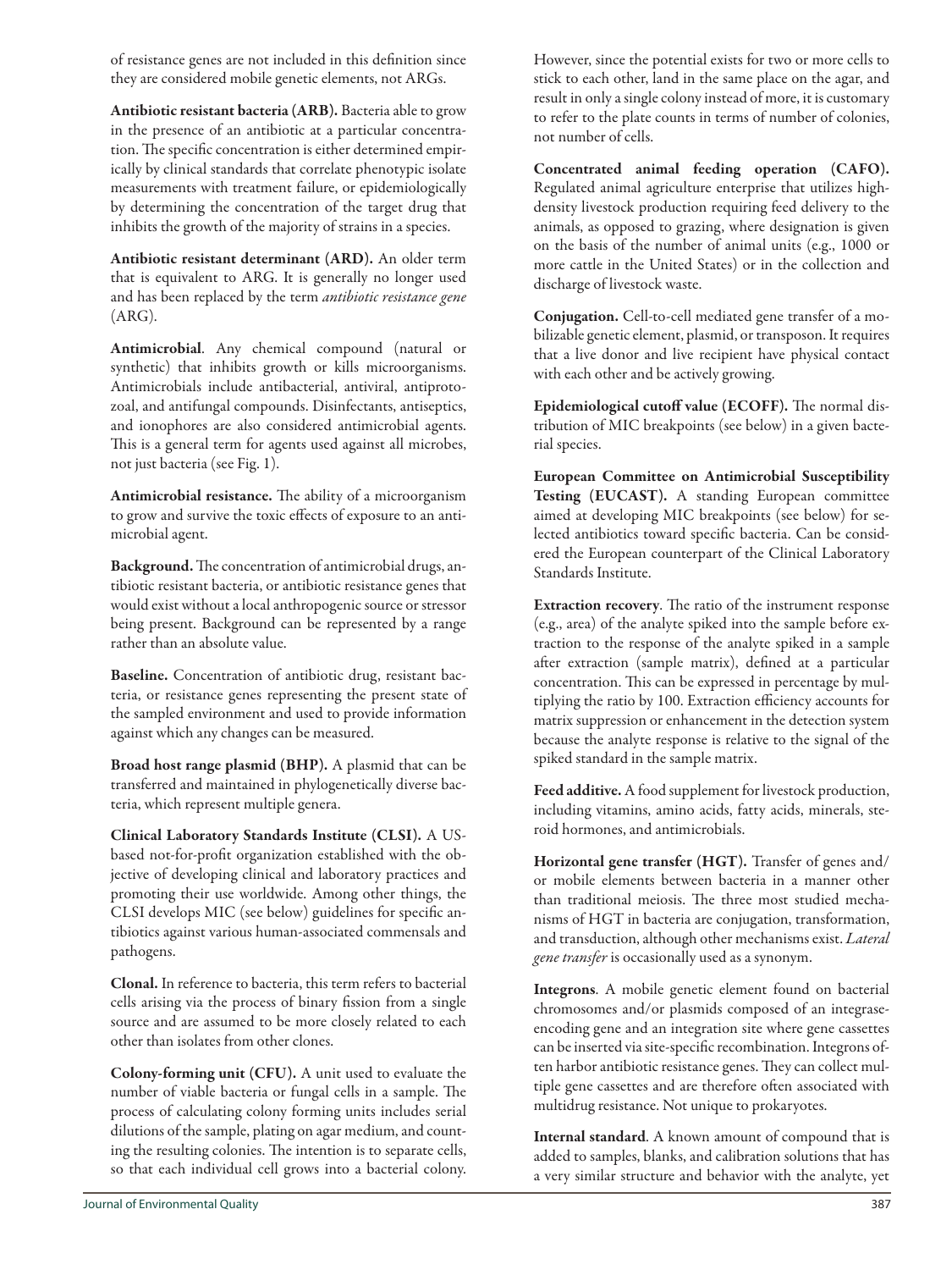different enough to have a separate and distinguishable signal from the analyte. Inefficiencies in sample preparation, matrix effects, and drift in instrument performance should have similar effects on the signals of both the analyte and the internal standard; thus, using the ratio of the two signals in calculating analyte concentrations reduces variability and improves accuracy of the analytical method.

Intrinsic resistance. Antibiotic or antimicrobial resistance that results from the structural or functional properties inherent to a particular bacterial species. These inherent properties predate the antibiotic era and are chromosomally encoded or bacteria lack a pathway/target site. These traits are transmitted vertically from mother to daughter cells. For example, Gram-negative bacteria are intrinsically resistant to vancomycin due to the inability of the drug to cross the outer membrane, and anaerobic bacteria are intrinsically resistant to aminoglycosides because uptake of the drug is linked to electron transport, which is not present in anaerobic bacteria. The term is used in contrast to *acquired resistance*. The term *innate resistance* is sometimes used as a synonym for *intrinsic resistance*. For example, if the genus, such as mycoplasma, does not make a cell wall, they have always been intrinsically resistant to all  $\beta$ -lactam antibiotics.

Ionophores. A chemical compound that facilitates the transport of ions across a cell membrane, either by binding with the ion or by creating a channel through the membrane. Ionophores disrupt membrane potentials by conducting ions through a lipid membrane in the absence of a protein pore and thus exhibit cytotoxic properties. Used as antimicrobial agents in food animal production, ionophores alter rumen fermentation by increasing the amount of food that is digested by the animal. Ionophores are commonly classified as antibiotics; however, they are not used in human medicine.

**Isotope dilution.** A method of standard addition by which a known amount of a stable isotope-labeled analyte is added to a sample before extraction. The concentration of the unknown analyte (native) is then determined based on its signal relative to the signal of the known isotope-labeled analog and a previously determined response factor. The response factor is the ratio of the detector response of the same amounts of the native analyte and isotope-labeled analyte. Quantification by isotope dilution provides an automatic correction for sample losses and matrix effects in the target analyte concentration because the isotope-labeled analyte is subjected to the same conditions and procedures as the unknown native analyte.

LC/MS/MS. An analytical method that involves separation of multiple analytes using high performance liquid chromatography (LC) and detection by tandem mass spectrometry (MS/MS). Trace analysis of organic compounds such as antibiotics using LC/MS/MS is typically performed using multiple reaction monitoring in a triple quadrupole MS but may also be performed in an ion-trap MS. LC/MS/ MS is more selective and provides higher signal-to-noise

ratios than selected ion monitoring that is performed in a single quadrupole LC/MS.

Limit of detection (LOD). In analytical chemistry, LOD is the lowest amount of analyte that gives a signal that is distinguishable from the background signal of the sample matrix in the absence of that analyte. The LOD is typically calculated as the analyte concentration corresponding to three times the standard deviation of the blank signal (*n* = 7). In microbiology, LOD is the lowest number of target cells or genes that can be detected and measured per unit of mass or volume using a specific assay.

Limit of quantification (LOQ). The lowest concentration of a compound that can be determined with both precision and accuracy, under a stated level of confidence (e.g., 95% confidence level). The LOQ is typically calculated as the analyte concentration corresponding to 10 times the standard deviation of the blank signal  $(n = 7)$ .

Matrix effects. The combined effects on an analytical signal from components of a sample other than the analyte resulting in reduced accuracy, reproducibility, and sensitivity of a method. Matrix effects can cause signal suppression or enhancement in analysis by gas or liquid chromatography with mass spectrometric detection. Percentage matrix effects can be evaluated by determining the ratio of the analyte response recorded for the analyte spiked in a sample after extraction (sample matrix) to the response of the same amount of analyte spiked in a pure solvent (standard solution).

Metabolites. Reaction products formed during the biological degradation of chemical compounds through enzymecatalyzed reactions that leads to conjugation, bond cleavage, isomerization, and/or other chemical modifications on the parent compound.

Minimum inhibitory concentration (MIC). A measurement equal to the lowest concentration of the target drug that is able to inhibit the visible growth of a bacterium after a specified period of time, most commonly an overnight incubation using a standardized method.

Mobile genetic element (MGE). Genes involved in the transfer or expression of resistance genes and DNA that move within cells or between genomes, including integrons, plasmids, insertion sequences, transposons, conjugative transposons, and bacteriophage. Antibiotic resistance genes are normally associated with MGEs; however, a MGE does not have to be associated with an ARG.

Multi-drug resistance (MDR). In general, the state whereby a microbe is classified as resistant to more than two or three antibiotic classes; however, a specific functional definition varies widely. In human and veterinary treatment settings, the term refers to a demonstrated resistance of isolates. However, the term is also widely used when describing the carriage of ARGs, which may or may not have the capacity to be expressed. One common definition is that an organism carries more than two or three different resistance genes or mutations in different targets that confer resistance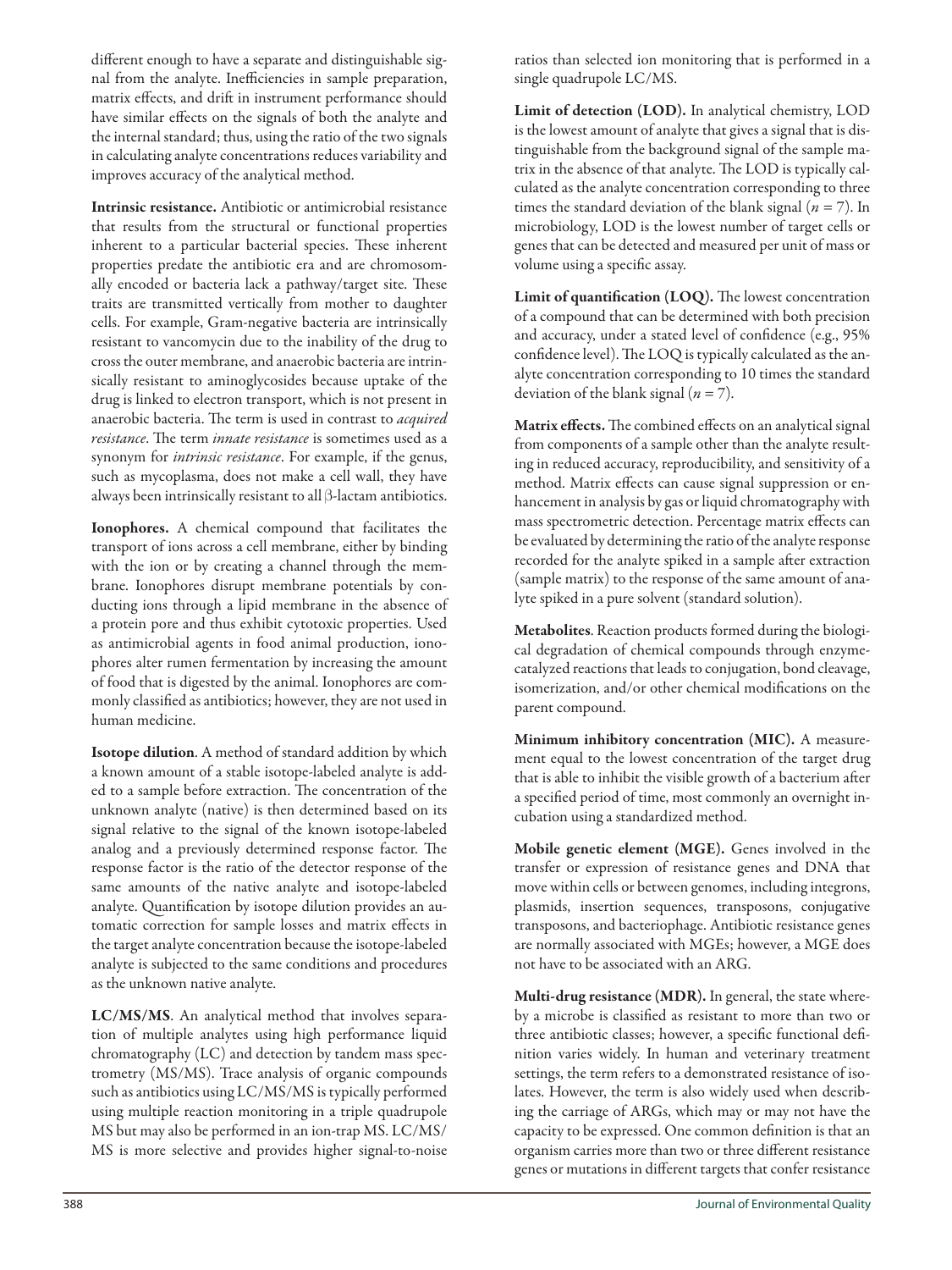to different classes of antibiotics. When used in this way, the term does not apply when a single ARG confers resistance to multiple classes of antibiotics such as the *erm* genes conferring resistance to macrolides, lincosamides, and streptogramin B. Due to the lack of consensus on the definition of this term, it is recommended that it be clearly defined in the materials and methods sections when reporting in the scientific literature.

National Antimicrobial Resistance Monitoring System for Enteric Bacteria (NARMS). A public health surveillance system that tracks changes in the antimicrobial susceptibility of certain enteric (intestinal) bacteria found in ill people, retail meats, and food animals in the United States.

Narrow-host-range plasmids (NHP). Plasmids that are only shared within genera or between isolates within a single species. The *Haemophilus* plasmids are an example of NHP.

One Health. The concept that human, veterinary, and environmental health are not separate entities, but are interconnected. It is the collaborative effort of multiple disciplines—working locally, nationally, and globally—to attain optimal health for people, animals, and the environment.

Plasmid. Small, heritable, double-stranded DNA distinct from the chromosome. It can replicate independently or integrate into bacterial chromosome and often carry nonessential host genes, including ARGs.

Polymerase chain reaction (PCR). A technology in molecular biology used to amplify a piece of DNA across several orders of magnitude, generating thousands to millions of copies of a particular DNA sequence. The method relies on thermal cycling, consisting of cycles of repeated heating and cooling of the reaction for DNA melting and enzymatic replication of the DNA. Primers (short DNA fragments) containing sequences complementary to the target region, along with a DNA polymerase, the enzyme catalyzing DNA replication, are key components to enable selective and repeated amplification.

Pressurized liquid extraction (PLE). A method of sample extraction that incorporates the use of liquid solvents at increased temperature and pressure, sometimes approaching the supercritical region. Increased temperature results in higher rates of diffusion and increased solubility while the increased pressure keeps the solvent from reaching its boiling point. The combination allows for efficient extraction while limiting solvent consumption.

Proto-resistance. A state whereby a sample contains genes with no current activity against antibiotics but that have the potential to gain this function, i.e., genes that confer subminimum inhibitory concentration (MIC) levels of resistance that combined with subsequent mutations or acquisition of additional genes can generate full MICs.

Quality assurance/quality control (QA/QC). The complete set of procedures used to measure and document the quality of data produced from an analytical process to

ensure the integrity of results and that specific criteria are met. QA/QC typically includes a number of different techniques used to validate the results of analytical measurements, including the preparation and analysis of fortified matrix and laboratory blanks, replicate sample analysis, or inclusion of a surrogate for monitoring recovery between samples.

Resistome. The resistance gene reservoir; all existing antibiotic resistance genes (ARGs) in both pathogenic and nonpathogenic bacteria, usually defined within a given site, e.g., "the human gut resistome," or "the soil resistome."

Silent/cryptic resistance. Phenotypic susceptibility to the target antibiotic concurrent with carriage of genes that code for resistance to the target but are not expressed. This type of resistance may become clinically important if expression is restored by mutation or mobilization.

Solid phase extraction (SPE). A sample preparation technique that combines clean-up and concentration of analytes into one procedure by passing the liquid sample through a solid stationary phase to separate the target analytes from the rest of the sample matrix. Separation of analytes can be achieved by selectively adsorbing them in the solid stationary phase and letting the rest of the sample components pass through, or vice versa. In practice, many other compounds in the sample, other than the target analytes, are coextracted and concentrated with the analytes, potentially leading to significant matrix effects.

Standard addition (SA). A quantification method whereby a known amount of analyte is added to the sample, before or after extraction. If added before extraction, losses during sample extraction can be taken into account; this approach can be time consuming and costly and may only be possible if enough sample is available for extraction of spiked and unspiked samples. If added after extraction, sample processing is shortened but losses during extraction are not corrected for in the quantification of the analyte. One-point standard addition, whereby only one concentration of analyte is added to a sample, can be performed if the concentration of the analyte and the added sample are within the linear range. If the unknown concentrations in the samples are expected to be widely variable, a series of increasing concentrations of standards are added into various samples; the total additive signal from the analyte and the standard added are plotted against the concentration added. A linear regression of these responses, extrapolated to zero, is used to calculate the concentration of the analyte in the original sample.

Surrogate. A compound that is chemically similar to the analyte of interest and is added in known amounts to samples. Surrogates are used to determine extraction efficiencies and matrix interferences and, therefore, should behave similarly to the analytes in the experimental samples.

Transduction. Viral-mediated transfer of bacterial DNA from one host cell to another; primarily among closely related strains.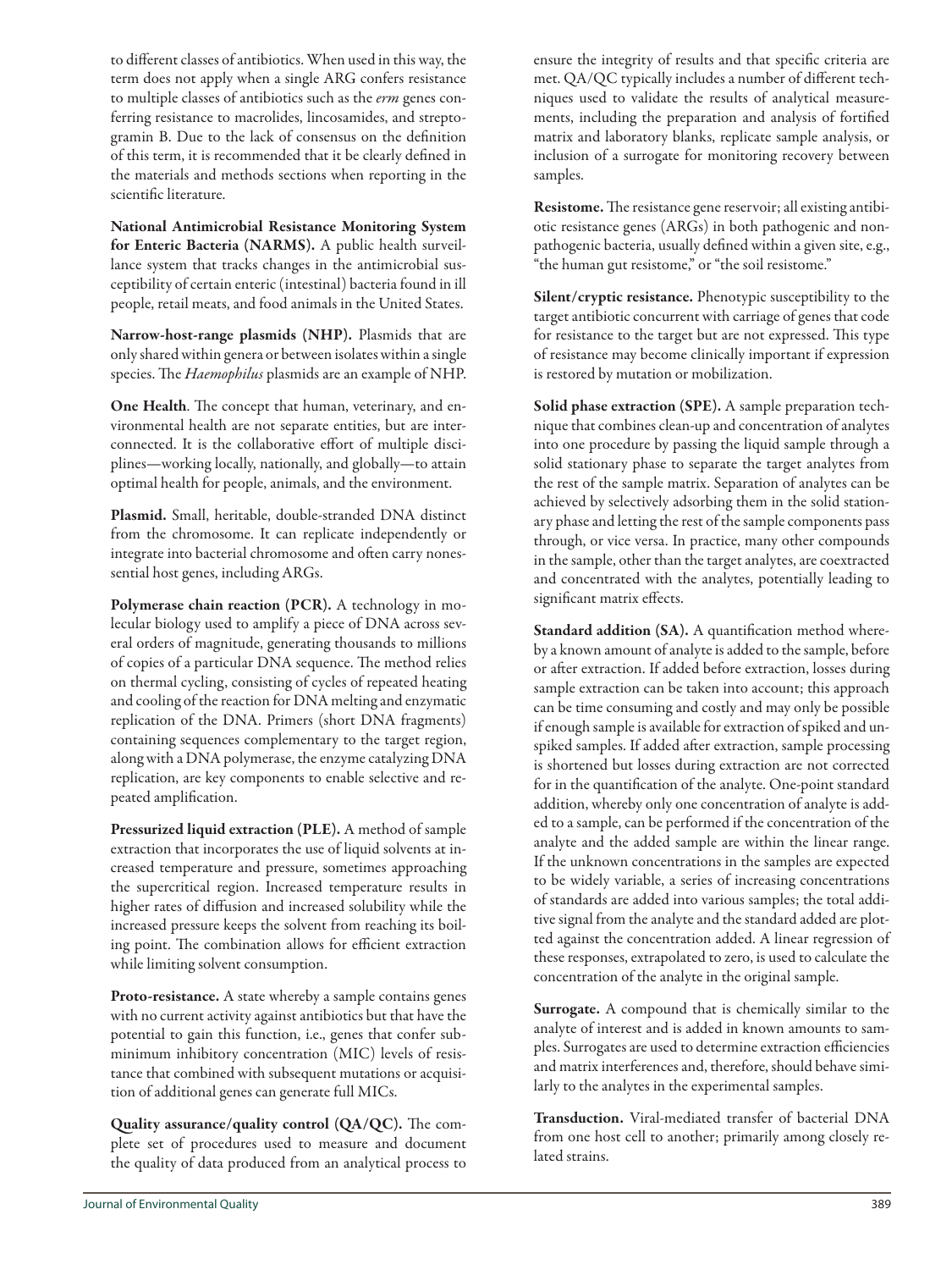Transformation product. In chemistry: stable, or relatively stable, intermediary compounds formed by the incomplete mineralization of a parent compound. In biology: a mosaic gene that has some new nonhost DNA sequences mixed with host DNA, often conferring new properties such as increased resistance to an antibiotic.

Transposons and conjugative transposons. Transposons are small self-contained segments of DNA that can insert themselves into a chromosome or plasmids within a host bacterial cell. Conjugative transposons have the same ability to move within a host among different DNA regions but also carry additional genes that allow transfer from one host bacterial cell to another.

Vertical gene transfer. In bacteria, the transfer of genetic material from mother to daughter cells through asexual reproduction. The term *clonal*, or *clonal spread*, is a synonym.

Wastewater. Spent or used water that has been adversely affected by anthropogenic processes (agricultural, industrial, and municipal), typically resulting in diminished or impaired quality.

Wastewater treatment plant (WWTP). A facility that receives wastewaters from domestic and/or industrial sources and that through a combination of physical, chemical, and biological processes, treats the wastewater to reduce concentrations of regulated contaminants.

#### **Acknowledgments**

We thank all of the authors who contributed papers to this special section, which would not have been possible without their efforts. This project was supported by the Agriculture and Food Research Initiative Competitive Grant no. 2013-68003-21256 from the USDA National Institute of Food and Agriculture.

#### **References**

- Aga, D.S., M. Lenczewski, D.D. Snow, J. Muurinen, J. Sallach, and J. Wallace. 2016. Challenges in the measurement of antibiotics and in evaluating their impacts in agroecosystems: A critical review. J. Environ. Qual. 45:407– 419. doi:[10.2134/jeq2015.07.0393](http://dx.doi.org/10.2134/jeq2015.07.0393)
- Aga, D.S., S. O'Connor, S. Ensley, J.O. Payero, D. Snow, and D. Tarkalson. 2005. Determination of the persistence of tetracycline antibiotics and their degradates in manure-amended soil using enzyme-linked immunosorbent assay and liquid chromatography-mass spectrometry. J. Agric. Food Chem. 53:7165–7171. [doi:10.1021/jf050415+](http://dx.doi.org/10.1021/jf050415%2B)
- Amarakoon, I.D., F. Zvomuya, S. Sura, F.J. Larney, A.J. Cessna, S. Xu, and T.A. McAllister. 2016. Dissipation of antimicrobials in feedlot manure compost after oral administration versus fortification after excretion. J. Environ. Qual. 45:503–510. doi[:10.2134/jeq2015.07.0408](http://dx.doi.org/10.2134/jeq2015.07.0408)
- Aminov, R.I. 2010. A brief history of the antibiotic era: Lessons learned and challenges for the future. Front. Microbiol. 1:134. [doi:10.3389/](http://dx.doi.org/10.3389/fmicb.2010.00134) [fmicb.2010.00134](http://dx.doi.org/10.3389/fmicb.2010.00134)
- Andrews, J.M. 2001. Determination of minimum inhibitory concentrations. J. Antimicrob. Chemother. 48:5–16. [doi:10.1093/jac/48.suppl\\_1.5](http://dx.doi.org/10.1093/jac/48.suppl_1.5)
- Ashbolt, N.J., A. Amézquita, T. Backhaus, P. Borriello, K.K. Brandt, P. Collignon, A. Coors, R. Finley, W.H. Gaze, T. Heberer, J.R. Lawrence, D.G. Larsson, S.A. McEwen, J.J. Ryan, J. Schönfeld, P. Silley, J.R. Snape, C. Van den Eede, and E.E. Topp. 2013. Human health risk assessment (HHRA) for environmental development and transfer of antibiotic resistance. Environ. Health Perspect. 121:993–1001. doi:10.1289/ ehp.1206316
- Auerbach, E.A., E.E. Seyfried, and K.D. McMahon. 2007. Tetracycline resistance genes in activated sludge wastewater treatment plants. Water Res. 41:1143–1151. [doi:10.1016/j.watres.2006.11.045](http://dx.doi.org/10.1016/j.watres.2006.11.045)
- Baker, C.N., S.A. Stocker, D.H. Culver, and C. Thornsberry. 1991. Comparison of the E test to agar dilution, broth microdilution, and agar diffusion susceptibility testing techniques by using a special challenge set of bacteria. J. Clin. Microbiol. 29:533–538.
- Batt, A.L., D.D. Snow, and D.S. Aga. 2006. Occurrence of sulfonamide antimicrobials in private water wells in Washington County, Idaho, USA. Chemosphere 64:1963–1971. [doi:10.1016/j.](http://dx.doi.org/10.1016/j.chemosphere.2006.01.029) [chemosphere.2006.01.029](http://dx.doi.org/10.1016/j.chemosphere.2006.01.029)
- Bengtsson-Palme, J., F. Boulund, J. Fick, E. Kristiansson, and D.G.J. Larsson. 2014. Shotgun metagenomics reveals a wide array of antibiotic resistance genes and mobile elements in a polluted lake in India. Front. Microbiol. 5:1–14. [doi:10.3389/fmicb.2014.00648](http://dx.doi.org/10.3389/fmicb.2014.00648)
- Berendonk, T.U., C.M. Manaia, C. Merlin, D. Fatta-Kassinos, E. Cytryn, F. Walsh, H. Burgmann, H. Sorum, M. Norstrom, M.-N. Pons, N. Kreuzinger, P. Huovinen, S. Stefani, T. Schwartz, V. Kisand, F. Baquero, and J.L. Martinez. 2015. Tacking antibiotic resistance: The environmental framework. Nat. Rev. Microbiol. 13:310–317. [doi:10.1038/nrmicro3439](http://dx.doi.org/10.1038/nrmicro3439)
- Bhullar, K., N. Waglechner, A. Pawlowski, K. Koteva, E.D. Banks, M.D. Johnston, H.A. Barton, and G.D. Wright. 2012. Antibiotic resistance is prevalent in an isolated cave microbiome. PLoS ONE 7:E34953. [doi:10.1371/journal.](http://dx.doi.org/10.1371/journal.pone.0034953) [pone.0034953](http://dx.doi.org/10.1371/journal.pone.0034953)
- Binh, C.T.T., H. Heuer, M. Kaupenjohann, and K. Smalla. 2008. Piggery manure used for soil fertilization is a reservoir for transferable antibiotic resistance plasmids. FEMS Microbiol. Ecol. 66:25–37. [doi:10.1111/j.1574-6941.2008.00526.x](http://dx.doi.org/10.1111/j.1574-6941.2008.00526.x)
- Bliss, C.I. 1939. The toxicity of poisons applied jointly. Ann. Appl. Biol. 26:585– 615. [doi:10.1111/j.1744-7348.1939.tb06990.x](http://dx.doi.org/10.1111/j.1744-7348.1939.tb06990.x)
- Boxall, A.B.A., L.A. Fogg, P. Kay, P.A. Blackwel, E.J. Pemberton, and A. Croxford. 2003. Prioritisation of veterinary medicines in the UK environment. Toxicol. Lett. 142:207–218. [doi:10.1016/S0378-4274\(03\)00067-5](http://dx.doi.org/10.1016/S0378-4274(03)00067-5)
- Boxall, A.B.A., V.D.J. Keller, J.O. Straub, S.C. Monteiro, R. Fussell, and R.J. Williams. 2014. Exploiting monitoring data in environmental exposure modelling and risk assessment of pharmaceuticals. Environ. Int. 73:176– 185. [doi:10.1016/j.envint.2014.07.018](http://dx.doi.org/10.1016/j.envint.2014.07.018)
- Brooks, J.P., S.L. Maxwell, C. Rensing, C.P. Gerba, and I.L. Pepper. 2007. Occurrence of antibiotic-resistant bacteria and endotoxin associated with the land application of biosolids. Can. J. Microbiol. 53:616–622. [doi:10.1139/W07-021](http://dx.doi.org/10.1139/W07-021)
- Campbell, P.J., G.P. Morlock, R.D. Sikes, T.L. Dalton, B. Metchock, A.M. Starks, D.P. Hooks, Cowan, L.S., B.B. Plikaytis, and J.E. Posey. 2011. Molecular detection of mutations associated with first- and second-line drug resistance compared to conventional drug susceptibility testing of Mycobacterium tuberculosis. Antimicrob. Agents Chemother. 55:2032– 2041. [doi:10.1128/AAC.01550-10](http://dx.doi.org/10.1128/AAC.01550-10)
- CDC. 2013. Antibiotic resistance threats in the United States, 2013. Centers for Disease Control and Prevention. [http://www.cdc.gov/drugresistance/](http://www.cdc.gov/drugresistance/threat-report-2013) [threat-report-2013](http://www.cdc.gov/drugresistance/threat-report-2013) (accessed 22 Dec. 2015).
- CDC. 2015. National Antimicrobial Resistance Monitoring System for Enteric Bacteria (NARMS). Centers for Disease Control and Prevention. [http://](http://www.cdc.gov/narms) [www.cdc.gov/narms](http://www.cdc.gov/narms) (accessed 22 Dec. 2015).
- Chee-Sanford, J.C., R.I. Mackie, S. Koike, I.G. Krapac, Y.F. Lin, A.C. Yannarell, S. Maxwell, and R.I. Aminov. 2009. Fate and transport of antibiotic residues and antibiotic resistance genes following land application of manure. J. Environ. Qual. 38: 1086–1108. doi[:10.2134/jeq2008.0128](http://dx.doi.org/10.2134/jeq2008.0128)
- CLSI. 2015. CLSI Standards Center. Clinical Laboratory Standards Institute. <http://clsi.org/standards/> (accessed 22 Dec. 2015).
- Coque T.M., F. Baquero, R. Canton. 2008. Increasing prevalence of ESBLproducing Enterobacteriaceae in Europe. Euro Surveill. 13:5437–5453.
- Cox, G., and G.D. Wright. 2013. Intrinsic antibiotic resistance: Mechanisms, origins, challenges, and solutions. Int. J. Med. Microbiol. 303:287–292. [doi:10.1016/j.ijmm.2013.02.009](http://dx.doi.org/10.1016/j.ijmm.2013.02.009)
- DANMAP. 2014. DANMAP 2013: Use of antimicrobial agents and occurrence of antimicrobial resistance in bacteria from food animals, food, and humans in Denmark. [http://www.danmap.org/~/media/Projekt%20sites/](http://www.danmap.org/~/media/Projekt%20sites/Danmap/DANMAP%20reports/DANMAP%202013/DANMAP%202013.ashx) [Danmap/DANMAP%20reports/DANMAP%202013/DANMAP%20](http://www.danmap.org/~/media/Projekt%20sites/Danmap/DANMAP%20reports/DANMAP%202013/DANMAP%202013.ashx) [2013.ashx](http://www.danmap.org/~/media/Projekt%20sites/Danmap/DANMAP%20reports/DANMAP%202013/DANMAP%202013.ashx) (accessed 22 Dec. 2015)
- D'Costa, V.M., K.M. McGrann, D.W. Hughes, and G.D. Wright. 2006. Sampling the antibiotic resistome. Science 311:374–377. [doi:10.1126/](http://dx.doi.org/10.1126/science.1120800) [science.1120800](http://dx.doi.org/10.1126/science.1120800)
- Diaz-Cruz, M.S., and D. Barcelo. 2007. Recent advances in LC-MS residue analysis of veterinary medicines in the terrestrial environment. TrAC, Trends Anal. Chem. 26:637–646. [doi:10.1016/j.trac.2007.04.004](http://dx.doi.org/10.1016/j.trac.2007.04.004)
- Ding, C., and J. He. 2010. Effect of antibiotics in the environment on microbial populations. Appl. Microbiol. Biotechnol. 87:925–941. [doi:10.1007/](http://dx.doi.org/10.1007/s00253-010-2649-5)  $s00253-010-2649-5$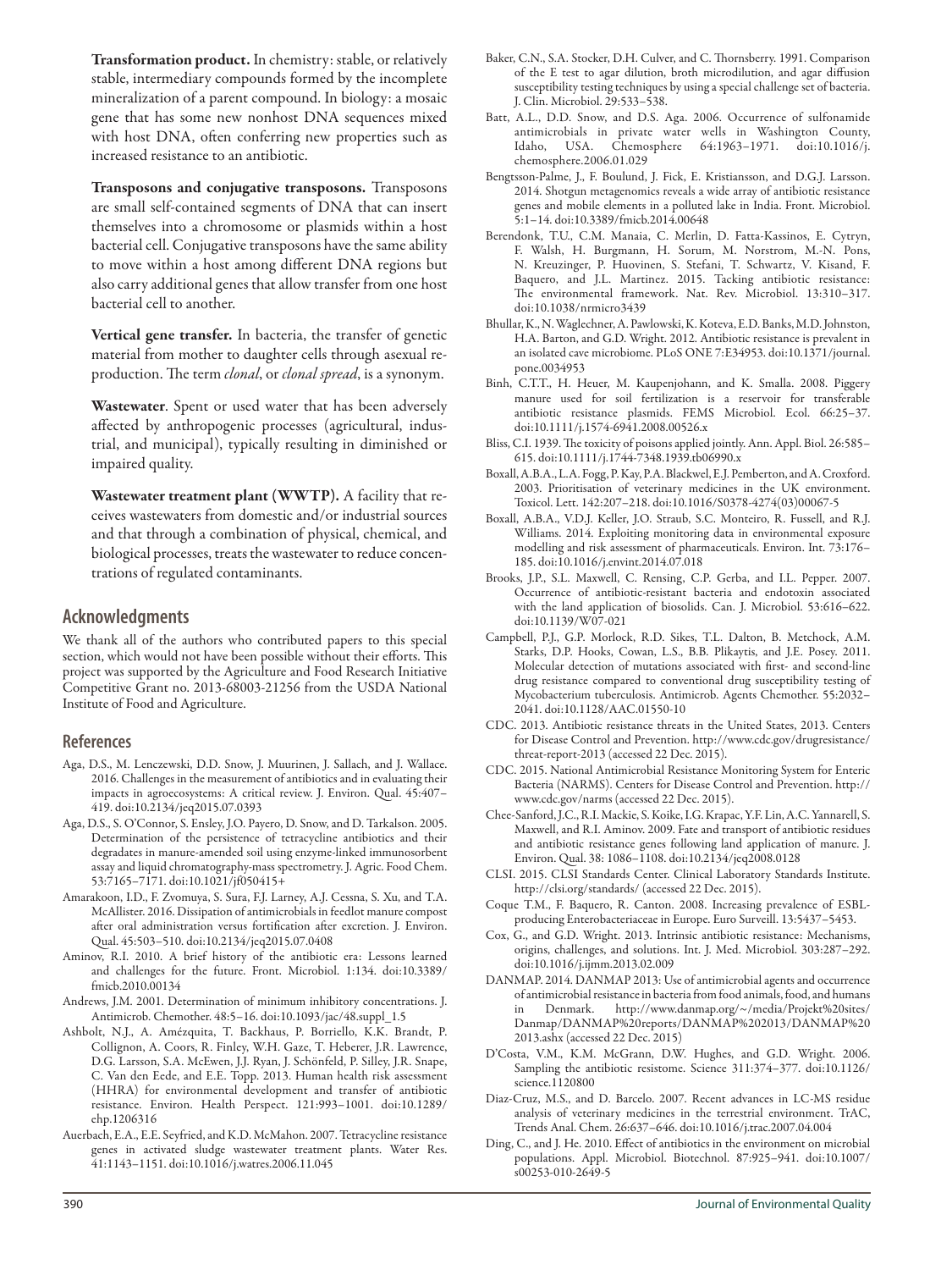- Duffy, B., F. Walsh, C. Pelludat, E. Holliger, C. Oulevet, and F. Widmer. 2011. Environmental monitoring of antibiotic resistance and impact of streptomycin use on orchard bacterial communities. Acta Hortic. 896:483–488. [doi:10.17660/ActaHortic.2011.896.71](http://dx.doi.org/10.17660/ActaHortic.2011.896.71)
- Durso, L.M., and K.L. Cook. 2014. Impacts of antibiotic use in agriculture: What are the benefits and risks? Curr. Opin. Microbiol. 19:37–44. [doi:10.1016/j.mib.2014.05.019](http://dx.doi.org/10.1016/j.mib.2014.05.019)
- Durso, L.M., D.N. Miller, and B.J. Weinhold. 2012. Distribution and quantification of antibiotic resistant genes and bacteria across agricultural and non-agricultural metagenomes. PLoS One 7:e48325 [doi:10.1371/](http://dx.doi.org/10.1371/journal.pone.0048325) [journal.pone.0048325](http://dx.doi.org/10.1371/journal.pone.0048325)
- Durso, L.M., D.A. Wedin, J.E. Gilley, D.N. Miller, and D.B. Marx. 2016. Assessment of selected antibiotic resistances in ungrazed native Nebraska prairie soils. J. Environ. Qual. 45:454–462. doi[:10.2134/jeq2015.06.0280](http://dx.doi.org/10.2134/jeq2015.06.0280)
- Ehrlich, G.D., R. Veeh, X. Wang, J.W. Costerton, J.D. Hayes, F.Z. Hu, B.J. Daigle, M.D. Ehrlich, and J.D. Post. 2002. Mucosal biofilm formation on middleear mucosa in the chinchilla model of otitis media. JAMA 287:1710–1715.
- EUCAST. 2015. European Committee on Antimicrobial Susceptibility Testing. <http://www.eucast.org/>(accessed 22 Dec. 2015).
- FDA. 2003. Evaluating the safety of antimicrobial new animal drugs with regard to their microbiological effects on bacteria of human health concern. No. 152. US Dep. of Health and Human Services, Food and Drug Administration. [http://www.fda.gov/downloads/AnimalVeterinary/](http://www.fda.gov/downloads/AnimalVeterinary/GuidanceComplianceEnforcement/GuidanceforIndustry/UCM052519.pdf) [GuidanceComplianceEnforcement/GuidanceforIndustry/UCM052519.](http://www.fda.gov/downloads/AnimalVeterinary/GuidanceComplianceEnforcement/GuidanceforIndustry/UCM052519.pdf) [pdf](http://www.fda.gov/downloads/AnimalVeterinary/GuidanceComplianceEnforcement/GuidanceforIndustry/UCM052519.pdf) (accessed 22 Dec. 2015)
- Franklin, R.B., and A.L. Mills. 2009. Importance of spatially structured environmental heterogeneity in controlling microbial community composition at small spatial scales in an agricultural field. Soil Biol. Biochem. 41:1833–1840. [doi:10.1016/j.soilbio.2009.06.003](http://dx.doi.org/10.1016/j.soilbio.2009.06.003)
- Franklin, A.M., C.F. Williams, D.M. Andrews, E.E. Woodward, and J.E. Watson. 2016. Uptake of three antibiotics and an antiepileptic drug by wheat crops spray irrigated with wastewater treatment plant effluent. J. Environ. Qual. 45:546–554. doi:[10.2134/jeq2015.05.0257](http://dx.doi.org/10.2134/jeq2015.05.0257
)
- Garcia-Armisen, T., A. Anzil, P. Cornelis, M. Chevreuil, and P. Servais. 2013. Identification of antimicrobial resistant bacteria in rivers: Insights into the cultivation bias. Water Res. 47:4938–4947. [doi:10.1016/j.](http://dx.doi.org/10.1016/j.watres.2013.05.036) [watres.2013.05.036](http://dx.doi.org/10.1016/j.watres.2013.05.036)
- Garder, J.L., T.B. Moorman, and M.L. Soupir. 2014. Transport and persistence of tylosin-resistant enterococci, erm genes, and tylosin in soil and drainage water from fields receiving swine manure. J. Environ. Qual. 43:1484–1493. [doi:10.2134/jeq2013.09.0379](http://dx.doi.org/10.2134/jeq2013.09.0379)
- Gibson, M.K., K.J. Forsberg, and G. Dantas. 2015. Improved annotation of antibiotic resistance determinants reveals microbial resistomes cluster by ecology. ISME J. 9:207–216. [doi:10.1038/ismej.2014.106](http://dx.doi.org/10.1038/ismej.2014.106)
- Gillings, M. 2014. Pollution by antibiotics and resistance genes: Dissemination into Australian wildlife. In: A. Stow, et al., editors, Austral ark: The state of wildlife in Australia and New Zealand. Cambridge Univ. Press, Cambridge, UK. p. 186–196.
- Gonzalez-Pleiter, M., S. Gonzalo, I. Rodea-Palomares, F. Leganes, R. Rosal, K. Boltes, et al. 2013. Toxicity of five antibiotics and their mixtures towards photosynthetic aquatic organisms: Implications for environmental risk assessment. Water Res. 47:2050–2064. [doi:10.1016/j.](http://dx.doi.org/10.1016/j.watres.2013.01.020) [watres.2013.01.020](http://dx.doi.org/10.1016/j.watres.2013.01.020)
- Greig, J., A. Rajic, I. Young, M. Mascarenhas, L. Waddell, and J. LeJeune. 2015. A scoping review of the role of wildlife in the transmission of bacterial pathogens and antimicrobial resistance to the food chain. Zoonoses Public Health 62:269–284. [doi:10.1111/zph.12147](http://dx.doi.org/10.1111/zph.12147)
- Guo, R., W. Xie, and J. Chen. 2015. Assessing the combined effects from two kinds of cephalosporins on green alga (*Chlorella pyrenoidosa*) based on response surface methodology. Food Chem. Toxicol. 78:116–121. [doi:10.1016/j.fct.2015.02.007](http://dx.doi.org/10.1016/j.fct.2015.02.007)
- Gutiérrez, I.R., N. Watanabe, T. Harter, B. Glaser, and M. Radke. 2010. Effect of sulfonamide antibiotics on microbial diversity and activity in a Californian Mollic Haploxeralf. J. Soils Sediments 10:537–544. [doi:10.1007/](http://dx.doi.org/10.1007/s11368-009-0168-8) [s11368-009-0168-8](http://dx.doi.org/10.1007/s11368-009-0168-8)
- Hafner, S.C., T. Harter, and S.J. Parikh. 2016. Evaluation of monensin transport to shallow groundwater after irrigation with dairy lagoon water. J. Environ. Qual. 45:480–487. doi[:10.2134/jeq2015.05.0251](http://dx.doi.org/10.2134/jeq2015.05.0251)
- Haller, M.Y., S.R. Muller, C.S. McArdell, A.C. Alder, and M.J.F. Suter. 2002. Quantification of veterinary antibiotics (sulphonamides and trimethoprim) in animal manure by liquid chromatography-mass spectrometry. J. Chromatogr. A 952:111–120. [doi:10.1016/S0021-9673\(02\)00083-3](http://dx.doi.org/10.1016/S0021-9673(02)00083-3)
- Halling-Sørensen, B., S.N. Nielson, P.F. Lanzky, F. Ingerslev, H.C. Holten Lutzhøft, and S.E. Jørgensen. 1998. Occurrence, fate and effects of pharmaceutical substances in the environment: A review. Chemosphere 36:357–393. [doi:10.1016/S0045-6535\(97\)00354-8](http://dx.doi.org/10.1016/S0045-6535(97)00354-8)
- Hammesfahr, U., H. Heuer, B. Manzke, K. Smalla, and S. Thiele-Bruhn. 2008. Impact of the antibiotic sulfadiazine and pig manure on the microbial community structure in agricultural soils. Soil Biol. Biochem. 40:1583– 1591. [doi:10.1016/j.soilbio.2008.01.010](http://dx.doi.org/10.1016/j.soilbio.2008.01.010)
- Hancock, R.E., and D.P. Speert. 2000. Antibiotic resistance in *Pseudomonas aeruginosa:* Mechanisms and impact on treatment. Drug Resist. Updat. 3:247–255. [doi:10.1054/drup.2000.0152](http://dx.doi.org/10.1054/drup.2000.0152)
- Heuer, H., H. Schmitt, and K. Smalla. 2011. Antibiotic resistance gene spread due to manure application on agricultural fields. Curr. Opin. Microbiol. 14:236–243. [doi:10.1016/j.mib.2011.04.009](http://dx.doi.org/10.1016/j.mib.2011.04.009)
- Heuer, H., and K. Smalla. 2007. Manure and sulfadiazine synergistically increased bacterial antibiotic resistance in soil over at least two months. Environ. Microbiol. 9:657–666. [doi:10.1111/j.1462-2920.2006.01185.x](http://dx.doi.org/10.1111/j.1462-2920.2006.01185.x)
- Hollis, A., and Z. Ahmed. 2013. Preserving antibiotics, rationally. N. Engl. J. Med. 369:2474. [doi:10.1056/NEJMp1311479](http://dx.doi.org/10.1056/NEJMp1311479)
- Holmes, P., A. Boxall, P. Johnson, K. James, L. Assem, and L.S. Levy. 2007. Evaluation of the potential risks to consumers from indirect exposure to veterinary medicines: Final report to UK Veterinary Medicines Directorate. Institute of Environment and Health, Bedfordshire, UK.
- Homem, V., and L. Santos. 2011. Degradation and removal methods of antibiotics from aqueous matrices: A review. J. Environ. Manage. 92:2304– 2347. [doi:10.1016/j.jenvman.2011.05.023](http://dx.doi.org/10.1016/j.jenvman.2011.05.023)
- Jindal, A., S. Kocherginskaya, A. Mehboob, M. Robert, R.I. Mackie, L. Raskin, and J.L. Zilles. 2006. Antimicrobial use and resistance in swine waste treatment systems. Appl. Environ. Microbiol. 72:7813–7820. [doi:10.1128/AEM.01087-06](http://dx.doi.org/10.1128/AEM.01087-06)
- Joffe, M., M. Gambhir, M. Chadeau-Hyam, and P. Vineis. 2012. Causal diagrams in systems epidemiology. Emerg. Themes Epidemiol. 9:1. [doi:10.1186/1742-7622-9-1](http://dx.doi.org/10.1186/1742-7622-9-1)
- Johnson, J.V., R.A. Yost, P.E. Kelley, and D.C. Bradford. 1990. Tandem-inspace and tandem in-time mass Spectrometry: Triple quadrupoles and quadrupole ion traps. Anal. Chem. 62:2162–2172. [doi:10.1021/](http://dx.doi.org/10.1021/ac00219a003) [ac00219a003](http://dx.doi.org/10.1021/ac00219a003)
- Jorgensen, J.H., and M.J. Ferraro. 2009. Antimicrobial susceptibility testing: A review of general principles and contemporary practices. Clin. Infect. Dis. 49(1): 1749–1755.
- Joyce, L.F., J. Downes, K. Stockman, and J.H. Andrew. 1992. Comparison of five methods, including the PDM Epsilometer test (E test), for antimicrobial susceptibility testing of *Pseudomonas aeruginosa*. J. Clin. Microbiol. 30:2709–2713.
- Keith, L.H., W. Crummett, J.J. Deegan, R.A. Libby, J.K. Taylor, and G. Wentler. 1983. Principles of environmental analysis. Anal. Chem. 55:2210–2218. [doi:10.1021/ac00264a003](http://dx.doi.org/10.1021/ac00264a003)
- Kleineidam, K., S. Sharma, A. Kotzerke, H. Heuer, S. Thiele-Bruhn, K. Smalla, et al. 2010. Effect of sulfadiazine on abundance and diversity of denitrifying bacteria by determining nirK and nirS genes in two arable soils. Microb. Ecol. 60:703–707. [doi:10.1007/s00248-010-9691-9](http://dx.doi.org/10.1007/s00248-010-9691-9)
- Klümper, U., I. Riber, A. Dechesne, A. Sannazzarro, L.H. Hansen, S.J. Sorensen, and B.F. Smets. 2015. Broad host range plasmids can invade an unexpectedly diverse fraction of a soil bacterial community. ISME J. 9:934–945. [doi:10.1038/ismej.2014.191](http://dx.doi.org/10.1038/ismej.2014.191)
- Knapp, C.W., J. Dolfing, P.A. Ehlert, and D.W. Graham. 2010. Evidence of increasing antibiotic resistance gene abundance in archived soils since 1940. Environ. Sci. Technol. 44:580–587. [doi:10.1021/es901221x](http://dx.doi.org/10.1021/es901221x)
- Koike, S., I.G. Krapac, H.D. Oliver, A.C. Yannarell, J.C. Chee-Sanford, R.I. Aminov, and R.I. Mackie. 2007. Monitoring and source tracking of tetracycline resistance genes in lagoons and groundwater adjacent to swine production facilities over a 3-year period. Appl. Environ. Microbiol. 73:4813–4823. [doi:10.1128/AEM.00665-07](http://dx.doi.org/10.1128/AEM.00665-07)
- Kolpin, D.W., E.T. Furlong, M.T. Meyer, E.M. Thurman, S.D. Zaugg, L.B. Barber, et al. 2002. Pharmaceuticals, hormones, and other organic wastewater contaminants in U.S. Streams, 1999-2000: A national reconnaissance. Environ. Sci. Technol. 36:1202–1211. [doi:10.1021/es011055j](http://dx.doi.org/10.1021/es011055j)
- Korpela, M.T., J.S. Kurittu, J.T. Karvinen, and M.T. Karp. 1998. A recombinant *Escherichia coli* sensor strain for the detection of tetracyclines. Anal. Chem. 70:4457–4462. [doi:10.1021/ac980740e](http://dx.doi.org/10.1021/ac980740e)
- Kristiansson, E., J. Fick, A. Janzon, R. Grabic, C. Rutgersson, B. Weijdegard, H. Soderstrom, and D.G.J. Larsson. 2011. Pyrosequencing of antibioticcontaminated river sediments reveals high levels of resistance and gene transfer elements. PLoS ONE 6:e17038. [doi:10.1371/journal.pone.0017038](http://dx.doi.org/10.1371/journal.pone.0017038)
- Kulesza, S.B., R.O. Maguire, K. Xia, J. Cushman, K. Knowlton, and P. Ray. 2016. Manure injection affects the fate of pirlimycin in surface runoff and soil. J. Environ. Qual. 45:511–518. doi[:10.2134/jeq2015.06.0266](http://dx.doi.org/10.2134/jeq2015.06.0266)
- Kumar, K., and S.C. Gupta. 2016. A framework to predict uptake of trace organic compounds by plants. J. Environ. Qual. 45:555–564. doi:[10.2134/](http://dx.doi.org/10.2134/jeq2015.06.0261) [jeq2015.06.0261](http://dx.doi.org/10.2134/jeq2015.06.0261)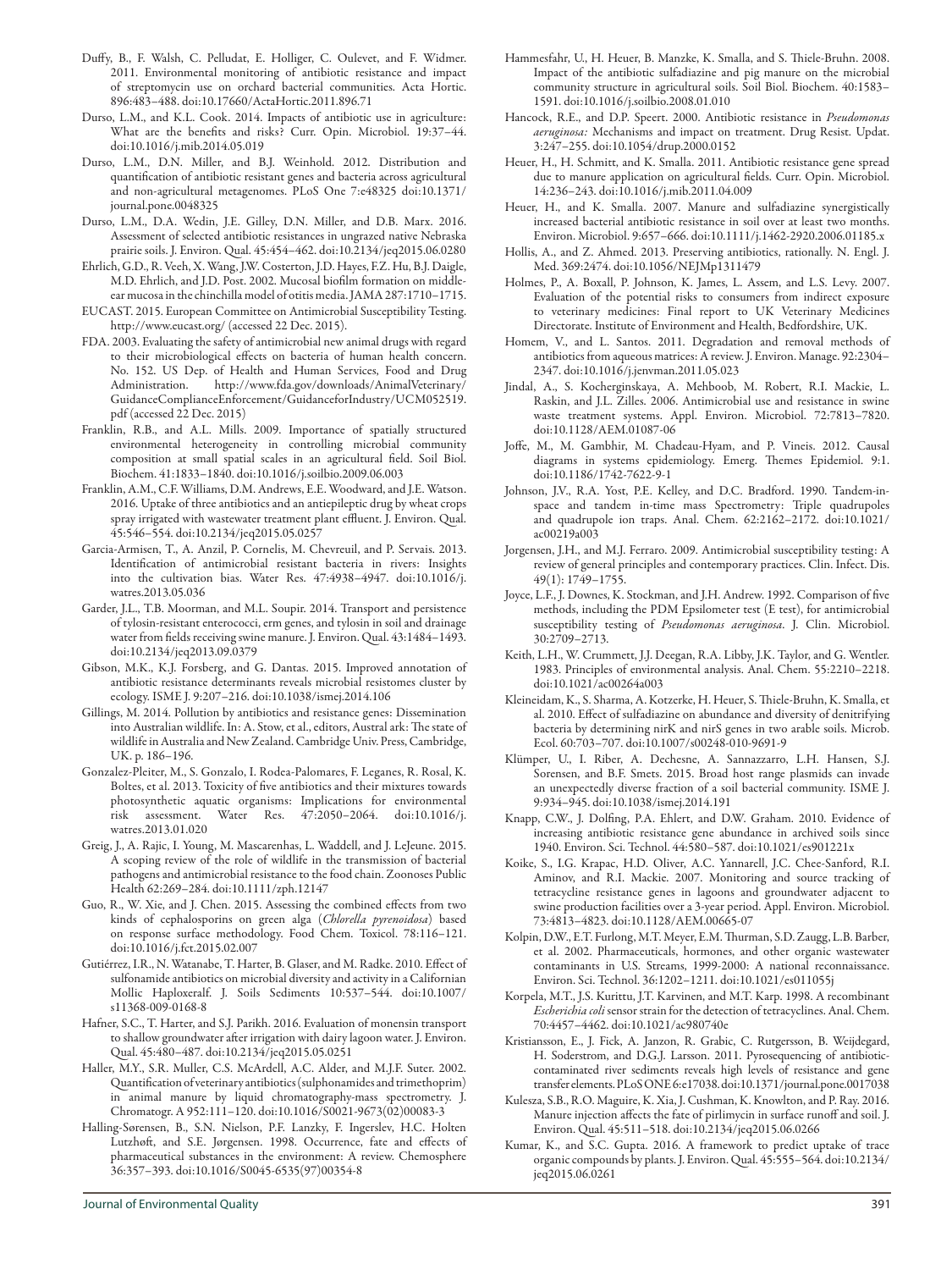- Kumar, K., S.C. Gupta, Y. Changer, and A.K. Singh. 2005. Antibiotic use in agriculture and their impact on the terrestrial environment. Adv. Agron. 87:1–54. [doi:10.1016/S0065-2113\(05\)87001-4](http://dx.doi.org/10.1016/S0065-2113(05)87001-4)
- Kummerer, K. 2009. Antibiotics in the aquatic environment: A review. Part I. Chemosphere 75:417–434. [doi:10.1016/j.chemosphere.2008.11.086](http://dx.doi.org/10.1016/j.chemosphere.2008.11.086)
- Lau, J.A., and J.T. Lennon. 2011. Evolutionary ecology of plant–microbe interactions: Soil microbial structure alters selection on plant traits. New Phytol. 192(1):215–224. [doi:10.1111/j.1469-8137.2011.03790.x](http://dx.doi.org/10.1111/j.1469-8137.2011.03790.x)
- Levy, S.B. 2002. Factors impacting on the problem of antibiotic resistance. J. Antimicrob. Chemother. 49:25–30. [doi:10.1093/jac/49.1.25](http://dx.doi.org/10.1093/jac/49.1.25)
- Lewis, K. 2010. Persister cells. Annu. Rev. Microbiol. 64:357–372. [doi:10.1146/](http://dx.doi.org/10.1146/annurev.micro.112408.134306) [annurev.micro.112408.134306](http://dx.doi.org/10.1146/annurev.micro.112408.134306)
- Lin, D., K. Chen, R. Li, L. Liu, J. Guo, W. Yao, et al. 2014. Selection of target mutation in rat gastrointestinal tract *E. coli* by minute dosage of enrofloxacin. Front. Microbiol. 5:468.
- Linares, J.F., I. Gustafsson, F. Baquero, and J. Martinez. 2006. Antibiotics as intermicrobial signaling agents instead of weapons. Proc. Natl. Acad. Sci. USA 103:19484–19489. [doi:10.1073/pnas.0608949103](http://dx.doi.org/10.1073/pnas.0608949103)
- Liu, A., A. Fong, E. Beckett, J. Yuan, C. Tamae, L. Medrano, M. Maiz, C. Wahba, C. Lee, K. Lee, K.P. Tran, H. Yang, R.M. Hoffman, A. Salih, and J.H. Miller. 2011. Selective advantage of resistant strains at race levels of antibiotics: A simple and ultrasensitive color detection of antibiotics and genotoxic agents. Antimicrob. Agents Chemother. 55:1204–1210. [doi:10.1128/AAC.01182-10](http://dx.doi.org/10.1128/AAC.01182-10)
- Liu, C.-H., Y.-H. Chuang, H. Li, B.J. Teppen, S.A. Boyd, J.M. Gonzalez, C.T. Johnston, J. Lehmann, and W. Zhang. 2016. Sorption of lincomycin by manure-derived biochars from water. J. Environ. Qual. 45:519–527. doi[:10.2134/jeq2015.06.0320](http://dx.doi.org/10.2134/jeq2015.06.0320)
- Liu, Y., J. Zhang, B. Gao, and S. Feng. 2014. Combined effects of two antibiotic contaminants on *Microcystis aeruginosa*. J. Hazard. Mater. 279:148–155. [doi:10.1016/j.jhazmat.2014.07.002](http://dx.doi.org/10.1016/j.jhazmat.2014.07.002)
- Loewe, S., and H. Muischnek. 1926. Combinated effects: Announcement— Implements to the problem. (In German.) Naunyn Schmiedebergs Arch. Exp. Pathol. Pharmakol. 114:313–326. [doi:10.1007/BF01952257](http://dx.doi.org/10.1007/BF01952257)
- Luby, E., A.M. Ibekwe, J. Zilles, and A. Pruden. 2016. Molecular methods for assessment of antibiotic resistance in agricultural ecosystems: Prospects and challenges. J. Environ. Qual. 45:441–453. doi:[10.2134/](http://dx.doi.org/10.2134/jeq2015.07.0367) [jeq2015.07.0367](http://dx.doi.org/10.2134/jeq2015.07.0367)
- Majewsky, M., D. Wagner, M. Delay, S. Brase, V. Yargeau, and H. Horn. 2014. Antibacterial activity of sulfamethoxazole transformation products (TPs): General relevance for sulfonamide TPs modified at the para position. Chem. Res. Toxicol. 27:1821–1828. [doi:10.1021/tx500267x](http://dx.doi.org/10.1021/tx500267x)
- Martinez, J.L. 2009. Environmental pollution by antibiotics and by antibiotic resistance determinants. Environ. Pollut. 157:2893–2902. [doi:10.1016/j.](http://dx.doi.org/10.1016/j.envpol.2009.05.051) [envpol.2009.05.051](http://dx.doi.org/10.1016/j.envpol.2009.05.051)
- McCall, C.A., E. Bent, T.S. Jørgensen, K.E. Dunfield, and M.B. Habash. 2016. Metagenomic comparison of antibiotic resistance genes associated with liquid and dewatered biosolids. J. Environ. Qual. 45:463–470. doi[:10.2134/jeq2015.05.0255](http://dx.doi.org/10.2134/jeq2015.05.0255)
- McDaniel, L.D., E. Young, J. Delaney, F. Ruhnau, K.B. Ritchie, and J.H. Paul. 2010. High frequency of horizontal gene transfer in the oceans. Science 330:50. [doi:10.1126/science.1192243](http://dx.doi.org/10.1126/science.1192243)
- McLain, J.E., E. Cytryn, L.M. Durso, and S. Young. 2016. Culture-based methods for detection of antibiotic resistance in agroecosystems: Advantages, challenges, and gaps in knowledge. J. Environ. Qual. 45:434– 440. doi:[10.2134/jeq2015.06.0317](http://dx.doi.org/10.2134/jeq2015.06.0317)
- McLain, J.E., and C.F. Williams. 2014. Sustainability of water reclamations: Long-term recharge with reclaimed wastewater does not enhance antibiotic resistance in sediment bacteria. Sustainability 6:1313–1327. [doi:10.3390/su6031313](http://dx.doi.org/10.3390/su6031313)
- Meighen, E.A. 1991. Molecular biology of bacterial bioluminescence. Microbiol. Rev. 55:123–142.
- Möhrle, V., M. Stadler, and G. Eberz. 2007. Biosensor-guided screening for macrolides. Anal. Bioanal. Chem. 388: 1117–1125.
- Munir, M., K. Wong, and I. Xagoraraki. 2011. Release of antibiotic resistant bacteria and genes in the effluent and biosolids of five wastewater utilities in Michigan. Water Res. 45:681–693. [doi:10.1016/j.watres.2010.08.033](http://dx.doi.org/10.1016/j.watres.2010.08.033)
- Munir, M., and I. Xagoraraki. 2011. Levels of antibiotic resistance genes in manure, biosolids, and fertilized soil. J. Environ. Qual. 40:248–255. [doi:10.2134/jeq2010.0209](http://dx.doi.org/10.2134/jeq2010.0209)
- Musovic, S., A. Dechesne, J. Sorensen, and B.F. Smets. 2010. Novel assay to assess permissiveness of a soil microbial community toward receipt of mobile genetic elements. Appl. Environ. Microbiol. 76:4813–4818. [doi:10.1128/](http://dx.doi.org/10.1128/AEM.02713-09) [AEM.02713-09](http://dx.doi.org/10.1128/AEM.02713-09)
- Naidu, R. 2008. Chemical bioavailability in terrestrial environments. Elsevier, Oxford, UK.
- Nandi, S., J.J. Maurer, C. Hofacre, and A.O. Summers. 2004. Gram-positive bacteria are a major reservoir of Class 1 antibiotic resistance integrons in poultry litter. Proc. Natl. Acad. Sci. USA 101:7118–7122. [doi:10.1073/pnas.0306466101](http://dx.doi.org/10.1073/pnas.0306466101)
- Negreanu, Y., Z. Pasternak, E. Jurkevitch, and E. Cytryn. 2012. Impact of treated wastewater irrigation on antibiotic resistance in agricultural soils. Environ. Sci. Technol. 46:4800–4808. [doi:10.1021/es204665b](http://dx.doi.org/10.1021/es204665b)
- Nesme, J., S. Cecillon, T.O. Delmont, J.M. Monier, T.M. Vogel, and P. Simonet. 2014. Large scale metagenomic-based study of antibiotic resistance in the environment. Curr. Biol. 24:1096–1100. [doi:10.1016/j.cub.2014.03.036](http://dx.doi.org/10.1016/j.cub.2014.03.036)
- Nesme, J., and P. Simonet. 2015. The soil resistome: A critical review on antibiotic resistance origins, ecology and dissemination potential in telluric bacteria. Environ. Microbiol. 17:913–930. [doi:10.1111/1462-2920.12631](http://dx.doi.org/10.1111/1462-2920.12631)
- NethMap. 2014. Consumption of antimicrobial agents and antimicrobial resistance among medically important bacteria in the Netherlands in 2013. National Institute for Public Health and the Environment of the Netherlands. [https://](https://www.wageningenur.nl/upload_mm/1/a/1/0704c512-5b42-4cef-8c1b-60e9e3fb2a62_NethMap-MARAN2014.pdf) [www.wageningenur.nl/upload\\_mm/1/a/1/0704c512-5b42-4cef-8c1b-](https://www.wageningenur.nl/upload_mm/1/a/1/0704c512-5b42-4cef-8c1b-60e9e3fb2a62_NethMap-MARAN2014.pdf)[60e9e3fb2a62\\_NethMap-MARAN2014.pdf](https://www.wageningenur.nl/upload_mm/1/a/1/0704c512-5b42-4cef-8c1b-60e9e3fb2a62_NethMap-MARAN2014.pdf) (accessed 22 Dec. 2015).
- Nordenholt, R.M., K.W. Goyne, R.J. Kremer, C.-H. Lin, R.N. Lerch, and K.S. Veum. 2016. Veterinary antibiotic effects on atrazine degradation and soil microorganisms. J. Environ. Qual. 45:565–575. doi[:10.2134/jeq2015.05.0235](http://dx.doi.org/10.2134/jeq2015.05.0235)
- Nordmann, P., L. Poirel, and L. Dortet. 2012. Rapid detection of carbapenemaseproducing *Enterobacteriaceae*. Emerg. Infect. Dis. 18:1503–1507. [doi:10.3201/eid1809.120355](http://dx.doi.org/10.3201/eid1809.120355)
- Normark, B.H., and S. Normark. 2002. Evolution and spread of antibiotic resistance. J. Intern. Med. 252:91–106. [doi:10.1046/j.1365-2796.2002.01026.x](http://dx.doi.org/10.1046/j.1365-2796.2002.01026.x)
- Papadopoulos, A., and S. Wilmer. 2011. One Health: A primer. National Collaborating Centre for Environmental Health, Vancouver, BC, Canada. [http://ncceh.ca/sites/default/files/One\\_Health\\_Primer\\_Nov\\_2011.pdf](http://ncceh.ca/sites/default/files/One_Health_Primer_Nov_2011.pdf) (accessed 13 Jan. 2016).
- Pei, R., S.-C. Kim, K.H. Carlson, and A. Pruden. 2006. Effect of river landscape on the sediment concentrations of antibiotics and corresponding antibiotic resistance genes (ARG). Water Res. 40:2427–2435. [doi:10.1016/j.watres.2006.04.017](http://dx.doi.org/10.1016/j.watres.2006.04.017)
- Persoons, D., K. Bollaerts, A. Srnet, L. Herman, M. Heyndrickx, A. Martel, P. Butaye, B. Catry, F. Haesebrouck, and J. Dewult. 2011. The importance of sample size in determination of a flock-level antimicrobial resistance profile for *Escherichia coli* in broilers. Microb. Drug Resist. 17:513–519. [doi:10.1089/mdr.2011.0048](http://dx.doi.org/10.1089/mdr.2011.0048)
- Poole, C.F. 2003. New trends in solid-phase extraction. TrAC. Trends Analyt. Chem. 22:362–373. [doi:10.1016/S0165-9936\(03\)00605-8](http://dx.doi.org/10.1016/S0165-9936(03)00605-8)
- Popowska, M., M. Rzeczycka, A. Miernik, A. Krawczyk-Balska, F. Walsh, and B. Duffy. 2012. Influence of soil use on prevalence of tetracycline, streptomycin and erythromycin resistance and associated resistance genes. Antimicrob. Agents Chemother. 56:1434–1443. [doi:10.1128/](http://dx.doi.org/10.1128/AAC.05766-11) [AAC.05766-11](http://dx.doi.org/10.1128/AAC.05766-11)
- Pruden, A., M. Arabi, and H.N. Storteboom. 2012. Correlation between upstream human activities and riverine antibiotic resistance genes. Environ. Sci. Technol. 46:11541–11549. [doi:10.1021/es302657r](http://dx.doi.org/10.1021/es302657r)
- Pruden, A., R.T. Pei, H. Storteboom, and K.H. Carlson. 2006. Antibiotic resistance genes as emerging contaminants: Studies in northern Colorado. Environ. Sci. Technol. 40:7445–7450. [doi:10.1021/es060413l](http://dx.doi.org/10.1021/es060413l)
- Public Health Agency of Canada. 2015. Canadian Integrated Program for Antimicrobial Resistance Surveillance (CIPARS) reports. [http://www.](http://www.phac-aspc.gc.ca/cipars-picra/pubs-eng.php) [phac-aspc.gc.ca/cipars-picra/pubs-eng.php](http://www.phac-aspc.gc.ca/cipars-picra/pubs-eng.php) (accessed 22 Dec. 2015).
- Roberts, M.C., and S. Schwarz. 2016. Tetracycline and phenicol resistance genes and mechanisms: Importance for agriculture, the environment, and humans. J. Environ. Qual. 45:576–592. doi:[10.2134/jeq2015.04.0207](http://dx.doi.org/10.2134/jeq2015.04.0207)
- Rothrock, M.J., Jr., K.L. Hiett, J.Y. Guard, and C.R. Jackson. 2016a. Antibiotic resistance patterns of major zoonotic pathogens from all-natural, antibiotic-free, pasture-raised broiler flocks in the southeastern United States. J. Environ. Qual. 45:593–603. doi[:10.2134/jeq2015.07.0366](http://dx.doi.org/10.2134/jeq2015.07.0366)
- Rothrock, M.J., Jr., P.L. Keen, K.L. Cook, L.M. Durso, A.M. Franklin, and R.S. Dungan. 2016b. How should we be determining background and baseline antibiotic resistance levels in agroecosystem research? J. Environ. Qual. 45:420–431. doi:[10.2134/jeq2015.06.0327](http://dx.doi.org/10.2134/jeq2015.06.0327)
- Ruuskanen, M., J. Muurinen, A. Meierjohan, K. Pärnänen, M. Tamminen, C. Lyra, L. Kronberg, and M. Virta. 2016. Fertilizing with animal manure disseminates antibiotic resistance genes to the farm environment. J. Environ. Qual. 45:488–493. doi[:10.2134/jeq2015.05.0250](http://dx.doi.org/10.2134/jeq2015.05.0250)
- Sapkota, A.R., F.C. Curriero, K.E. Gibson, and K.J. Schwab. 2007. Antibioticresistant enterococci and fecal indicators in surface water and groundwater impacted by a concentrated swine feeding operation. Environ. Health Perspect. 115:1040–1045. [doi:10.1289/ehp.9770](http://dx.doi.org/10.1289/ehp.9770)
- Schmidt, A.S., M.S. Bruun, I. Dalsgaard, K. Pedersen, and J.L. Larsen. 2000. Occurrence of antimicrobial resistance in fish-pathogenic bacteria associated with four Danish rainbow trout farms. Appl. Environ. Microbiol. 66:4908–4915. [doi:10.1128/AEM.66.11.4908-4915.2000](http://dx.doi.org/10.1128/AEM.66.11.4908-4915.2000)